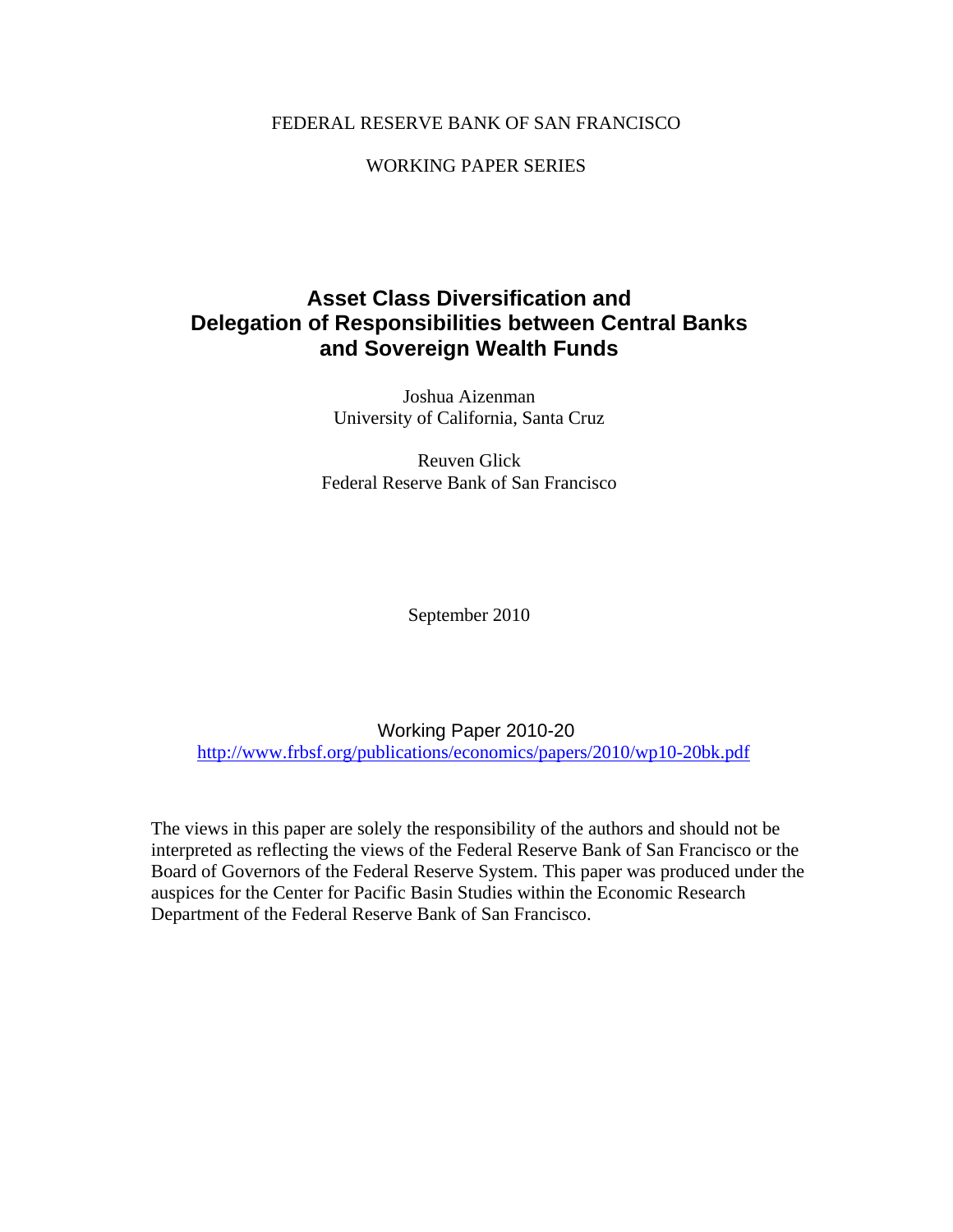# **Asset Class Diversification and Delegation of Responsibilities between Central Banks and Sovereign Wealth Funds \***

September 15, 2010

Joshua Aizenman Reuven Glick Department of Economics Economic Research Department jaizen@ucsc.edu reuven.glick@sf.frb.org

University of California, Santa Cruz Federal Reserve Bank of San Francisco

## **Abstract**:

This paper presents a model comparing the optimal degree of asset class diversification abroad by a central bank and a sovereign wealth fund. We show that if the central bank manages its foreign asset holdings in order to meet balance of payments needs, particularly in reducing the probability of sudden stops in foreign capital inflows, it will place a high weight on holding safer foreign assets. In contrast, if the sovereign wealth fund, acting on behalf of the Treasury, maximizes the expected utility of a representative domestic agent, it will opt for relatively greater holding of more risky foreign assets. We also show how the diversification differences between the strategies of the bank and SWF is affected by the government's delegation of responsibilities and by various parameters of the economy, such as the volatility of equity returns and the total amount of public foreign assets available for management.

JEL Classification: E52, E58, F15, F30

Keywords: Sovereign wealth funds, capital flows, foreign exchange reserves, financial markets, governance.

\*The views expressed herein do not represent those of the Federal Reserve Bank of San Francisco or the Board of Governors of the Federal Reserve System.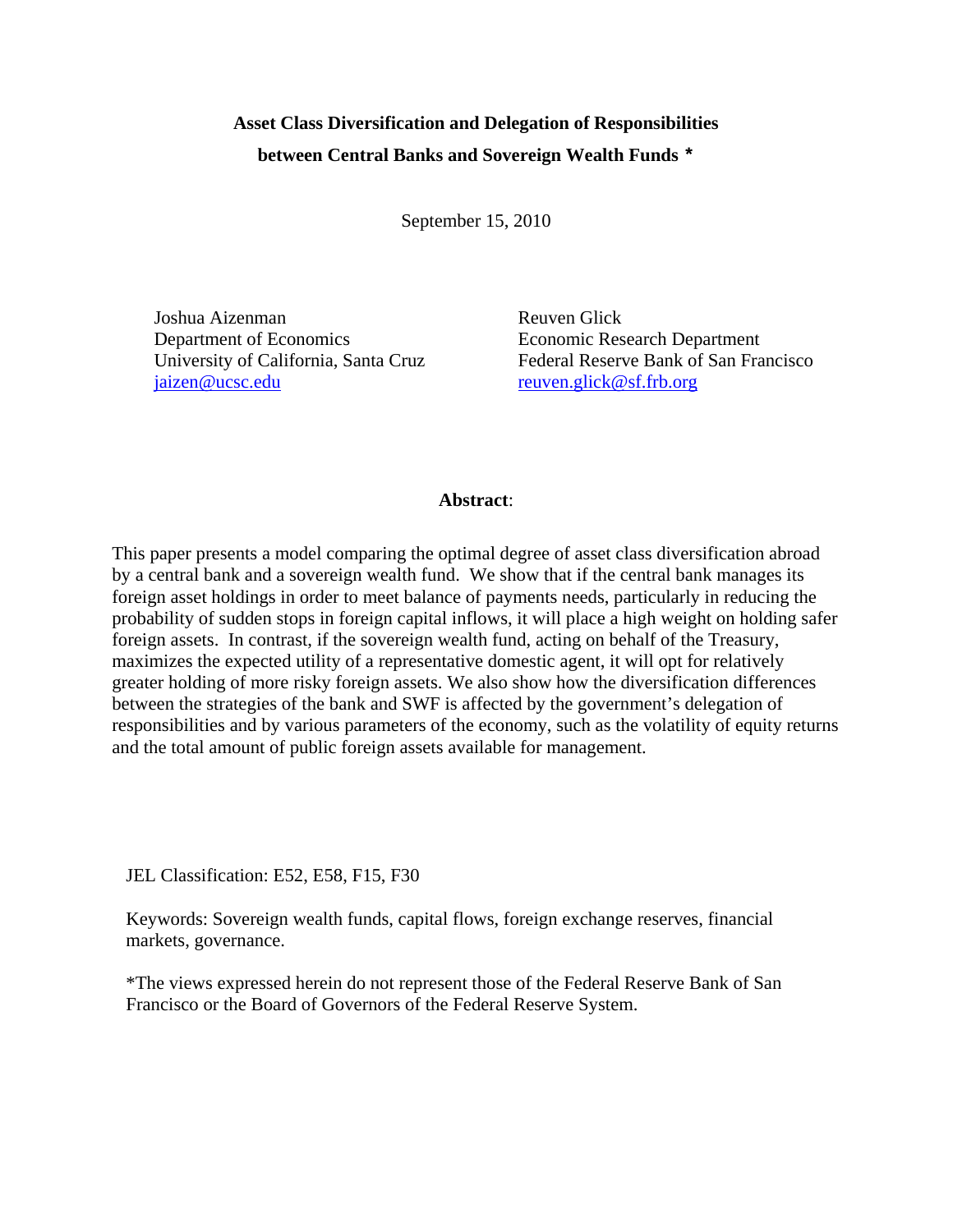#### **1. Introduction**

 $\overline{a}$ 

In the aftermath of the financial crises of the late 1990s, many countries, particularly in emerging markets, have focused on the accumulation of official reserve assets. More recently, authorities have chosen to entrust more of their public foreign assets to sovereign wealth funds (SWFs). Private analysts put current sovereign wealth fund assets in the range of \$2 to 3 trillion or even higher. This amount is projected to grow to as much as \$13 trillion in the next ten years, an amount larger than the current global stock of foreign reserves of about \$7 trillion at year-end  $2009.<sup>1</sup>$ 

There are several reasons for the growth of sovereign wealth funds. First, commodity price increases have swelled the sovereign asset holdings of commodity-exporting countries where the public sector controls commodity exports or heavily taxes the revenues earned by private commodity exporters. In some cases, the assets accumulated by SWFs are used as a financial stabilizer if commodity prices fall and depress tax revenue declines. In other cases, the establishment of SWFs, such as Norway's Government Pension Fund and Chile's Pension Reserve Fund, was motivated by the desire to transform concentrated exposure of public assets to volatile commodity prices into a more balanced and diversified global exposure, thereby protecting the income of future generations. A second factor behind the growth of SWFs is a byproduct of efforts by many emerging market countries to accumulate large stockpiles of international reserves by running persistent current account surpluses, efforts that in many cases have lead reserve holdings to exceed what is needed for purely prudential reasons (see Aizenman 2008; Jeanne, 2007 ). The goal of diversifying these reserves into potentially higher-yielding assets has been pursued by transferring them from the control of the central bank to a SWF with the mandate to pursue financial strategies aiming at higher long-run returns. For example, China set up the China Investment Corporation (CIC) in 2007 to manage more aggressively a portion of the country's more than \$2 trillion in public foreign assets. $<sup>2</sup>$ </sup>

<sup>&</sup>lt;sup>1</sup> Setser and Ziemba (2009) estimate that assets for major sovereign wealth funds totaled \$2.1 trillion at year-end 2008 (including \$700 billion in non-reserve assets of Russia and Saudi Arabia, but excluding roughly \$300 billion in non-reserve assets held by Hong Kong and other smaller funds). Truman (2008) estimates that SWFs managed just under \$3 trillion at the end of 2007 (he also identifies another \$2.3 billion under management by sovereign pension funds). His higher figure is partly attributable to higher estimates for funds managed by Abu Dhabi. Forecasts of future global SWF assets depend on a myriad of factors, including the magnitude of current account imbalances, central bank demand for greater liquidity, and changes in commodity prices and asset returns. See Aizenman and Glick (2009).

 $2$  Aizenman and Glick (2009) present statistical analysis supporting stylized facts about sovereign wealth funds (SWFs). Evidence is provided about the association of SWFs with a country's fuel export performance and current account surpluses as well as the degree to which measures of SWF governance and transparency compare with national governance standards.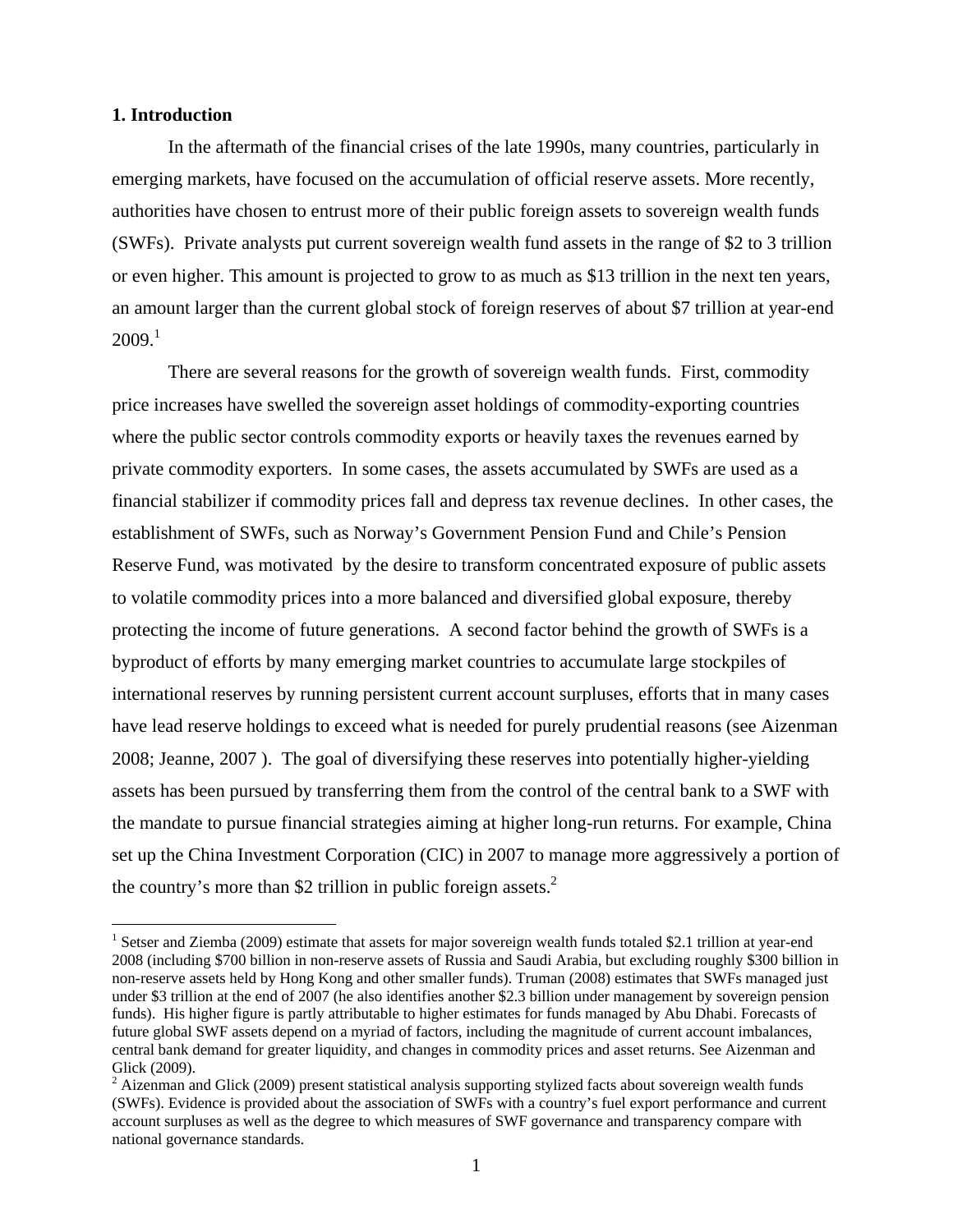The optimal portfolio management of public foreign assets necessitates a balancing of the goals and investment strategies of the central bank with those of the SWF. In most countries, the SWF operates in a fundamentally different manner than the central bank which primarily holds official foreign reserves for precautionary reasons, as liquidity concerns necessitate a short investment horizon and low risk tolerance. Consequently, central banks generally invest their foreign exchange reserves conservatively in safe and marketable instruments that are readily available to monetary authorities to meet balance of payments needs, particularly in responding to sudden stops of foreign capital inflows. In contrast, SWFs typically seek to diversify foreign exchange assets and earn a higher return by investing in a broader range of asset classes, including longer-term government bonds, agency and asset-backed securities, corporate bonds, equities, commodities, real estate, derivatives, and foreign direct investment.<sup>3</sup>

The governance structure of central banks and sovereign wealth funds also differ. Central banks typically operate with some degree of independence, subject to achievement of specific monetary policy mandates, such as achieving an inflation or exchange rate target or maintaining financial stability. In contrast, SWFs usually operate with more explicit portfolio management goals, with their performance monitored more directly by government authorities. In Norway, for example, the Ministry of Finance is responsible for the management of the Government Pension Fund and has delegated responsibility for the operational management of the Fund's foreign assets to Norges Bank Investment Management (NBIM), a separate part of Norway's central bank. Presently, the Chilean central bank appoints members of a Financial Committee which is responsible for making investment decisions and for the day-to-day running of the country's sovereign wealth fund. The Financial Committee reports to the Finance Minister who in turn reports to the country's President.

The growth of assets under foreign sovereign management by both central banks and sovereign wealth funds has prompted concerns about their motivations, particularly as they have diversified more into equity and other privately-issued assets. In this paper we analyze the optimal patterns of portfolio diversification by a central bank and a sovereign wealth fund, given their specific policy mandates assigned by the government and the government's mode of delegating these policy responsibilities.

 $\overline{a}$ 

 $3$  There are exceptions to this division of goals. In some countries the central bank itself actively manages a portfolio with risky as well as safe assets. For example, Saudi Arabia's Monetary Authority manages the government's oil surpluses as well as riskier foreign investments without the vehicle of a standalone SWF. In China, the State Administration of Foreign Exchange (SAFE) has shifted its holdings towards riskier foreign investments, even with the establishment of the CIC.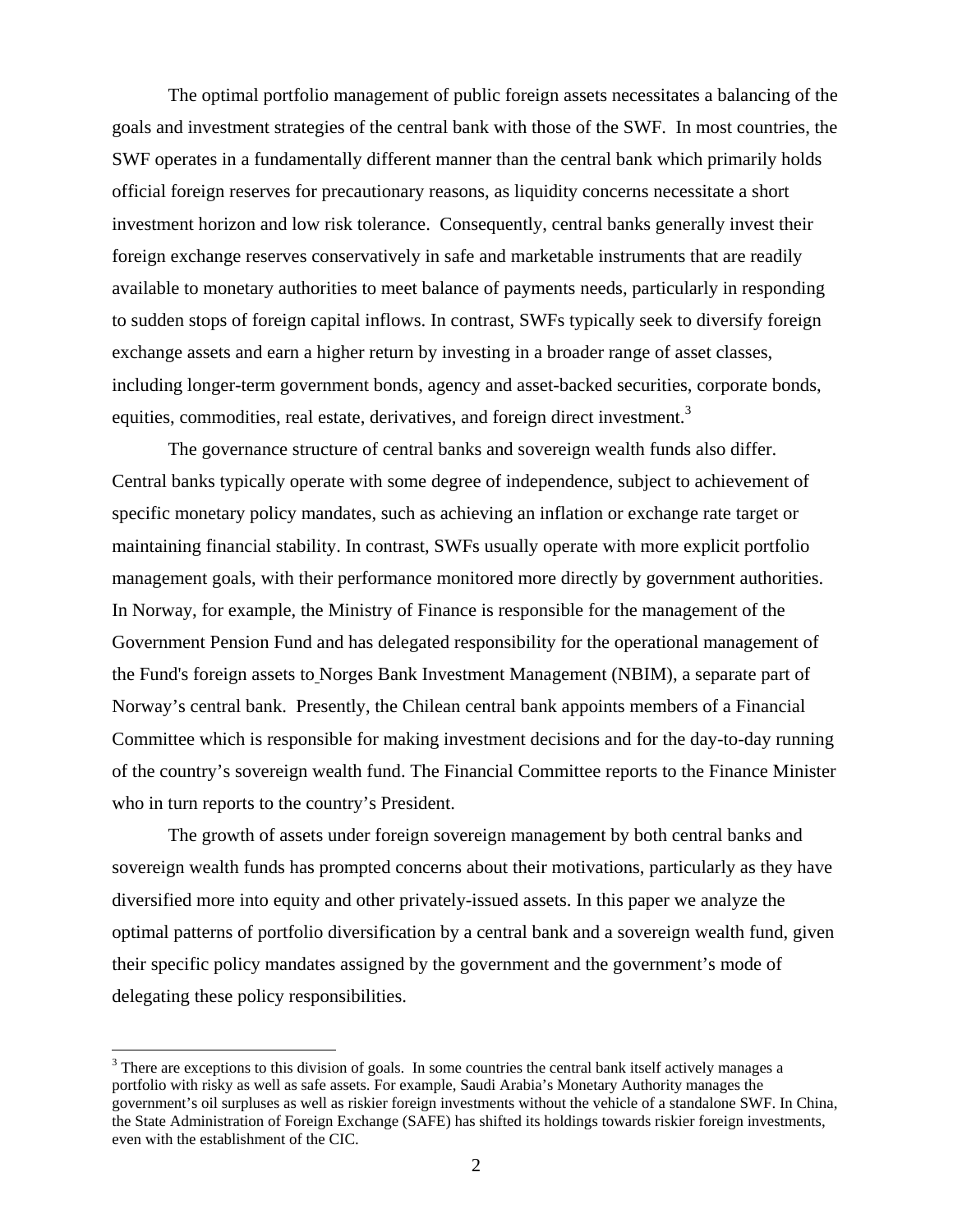We start with a benchmark model with which we compare the optimal degree of diversification between safe and risky foreign assets depending on the authorities' utility function. We assume that the goal of the central bank is to maintain financial stability by solely focusing on the goal of reducing the probability of sudden capital stops. In contrast, we presume that the SWF, acting on behalf of the Treasury, maximizes the expected utility of a representative domestic agent.<sup>4</sup> In this framework we show that the central bank's focus on financial stability implies that it will place a higher weight on limiting the downside risk of sudden stops than will the SWF. Consequently, the bank tends to bias its portfolio strategy towards holding more of the safe foreign asset, whereas the SWF opts for greater diversification towards riskier foreign assets. We also show how the diversification gap between the strategies of the bank and SWF is affected by various parameters of the economy, such as the volatility of equity returns and the total amount of public foreign assets available for management.

We follow with a more elaborate model of joint decision making in which we treat the Treasury as the dominant player and assume that it sets the total level of foreign assets managed by the central bank, but delegates to the central bank the responsibility for maintaining financial stability through the composition of its portfolio. Conditional on the actions of the central bank, the Treasury then decides what level of public foreign assets to entrust to the central bank for management as well as the composition of the residual share of the country's public foreign assets managed through the SWF. In these circumstances, we find that the assignment of the financial stability objective to the central bank tends to increase the gap between the optimal diversification patterns of the bank and the SWF, with the central bank specializing even more in holding safe assets so as to minimize the downside risk of sudden stop crises, while the SWF specializes more in holding foreign equity assets in its portfolio.

The plan of the paper is as follows. Section 2 presents the basic model of asset management by a central bank and sovereign wealth fund. Section 3 analyzes the implications of joint management through delegation of policy goals. Section 4 considers an extension to the intertemporal case. Section 5 presents conclusions.

 $\overline{a}$ 

 $4$  We abstract from the possibility that SWF investments may be driven by noneconomic considerations. Concerns that they may do has prompted a range of responses in potential recipient countries (see Aizenman and Glick, 2007).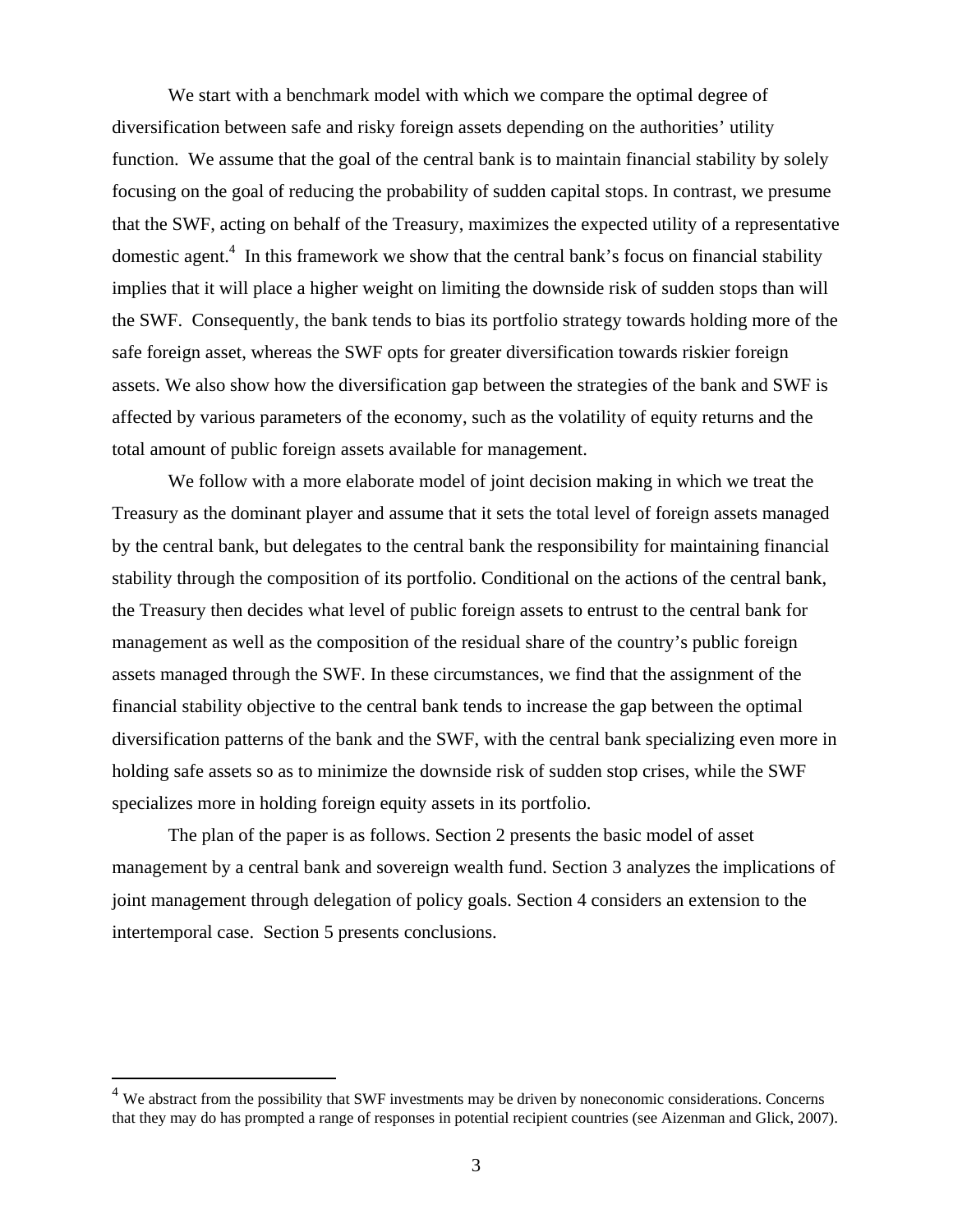## **2. The Base Model**

 $\overline{a}$ 

Central banks and sovereign wealth funds hold and manage public foreign assets typically accumulated through commodity export revenues or foreign exchange intervention in the face of current account surpluses. In this section we present a base model that explains how the authorities – either a central bank (CB) or a sovereign wealth fund (SWF) -- determine the diversification of a given initial level of public foreign asset holdings, *A*, between risk-free international reserves, *R*, and risky foreign equities *F*, such that  $A = R + F$ . We start by treating the stock of foreign assets *A* as exogenous, but later show how it can be determined endogenously. International reserves yield a *gross* risk-free interest rate *r*, whereas equity yields a stochastic return  $r + e$ , where  $e$  is the equity premium. The realized value of public foreign assets at the end of the period,  $A<sub>1</sub>$ , is given by

$$
A_1 = rR + (r + e)F = rA + eF; \quad 0 \le F \le A.
$$
 (1)

 The timing of the model is such that, *after* (i) determination of the portfolio composition  $\{R, F\}$  at the beginning of the period and (ii) the realization of the equity return shock *e* at the end of the period, there is a probability  $\phi$  of a sudden stop crisis. The probability of a sudden stop depends negatively on the public sector's end-of-period total foreign assets, *A*1, and positively on the exogenously given level of the country's aggregate foreign liabilities, *B*, such that  $\phi = \phi[A_1/B]$ ;  $\phi' < 0$ .<sup>5</sup> (In our notation we denote arguments of a function within square brackets.) Note that greater holdings of foreign risky asset can raise the probability of a sudden stop in the case of *negative* equity return shocks, i.e.  $d\phi/dF = \phi' [A / B] (e / B) > 0$  if  $e < 0$ . In these circumstances, greater diversification towards foreign equities entails growing balance sheet vulnerability because adverse equity return shocks *reduce* the value of foreign asset holdings, thereby raising the probability of sudden stops.

<sup>&</sup>lt;sup>5</sup> Foreign liabilities may be sovereign or private if the government serves as a lender of last resort in the event of a sudden stop crisis. We can motivate this setup by assuming in the background of the model that agents finance long-term investment via banks, while banks intermediate short-term deposits into longer term investment a la Diamond and Dybvig (1983). Financial integration implies exposure to sudden stops and capital flight shocks, which may drain the liquidity of the domestic banking system. A sudden stop entails costly pre-mature liquidation of long term investments, reducing thereby the output associated with these projects. The sudden stop probability can be derived endogenously by allowing for liquidity shocks *z* to foreign borrowing (see Aizenman and Lee, 2007). If *z <*   $A_1$ , the liquidity shock is financed by  $A_1$ , without disrupting long-term investment. If  $z > A_1$ , it leads to a sudden stop crisis associated with premature and costly liquidation of  $z - A_1$  units of capital.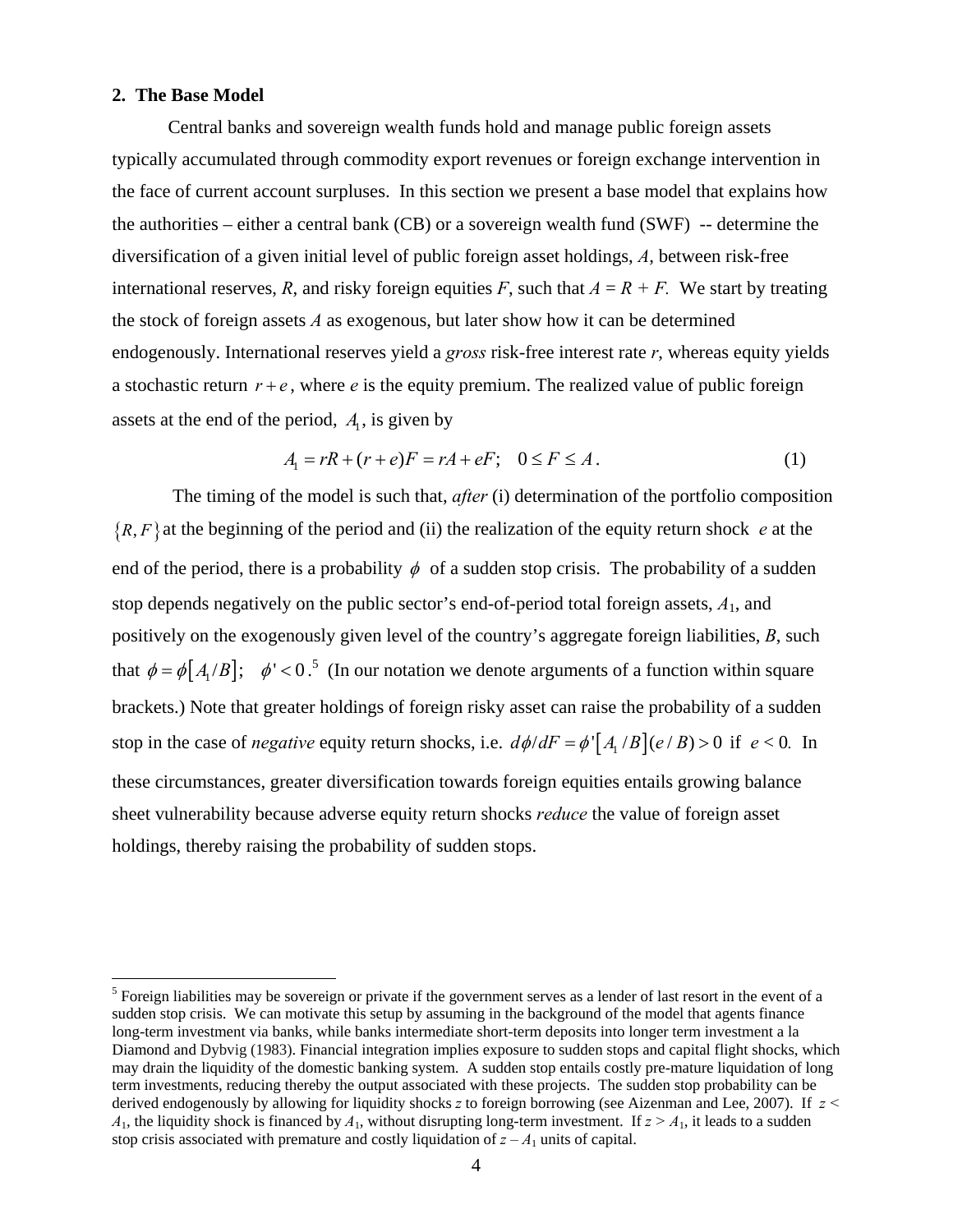In the absence of a crisis, the foreign debt *B* is repaid and (exogenous) end-of period output  $Y_1$  is received.<sup>6</sup> With the occurrence of a crisis, however, the debt is not repaid and there is a penalty *P* associated with premature liquidation costs and possibly punitive actions by lenders that is assumed to be proportionate to end-of-period output and foreign assets<sup>7</sup>:

$$
P = \tau (Y_1 + A_1), \ 1 \ge \tau > 0 \ .
$$

Hence consumption without ("ns) and with ("ss") a sudden stop are, respectively,

$$
C_1^{ns} = Y_1 + A_1 - B,
$$
  
\n
$$
C_1^{ss} = Y_1 + A_1 - P.
$$

Agents are assumed to be risk averse, with utility function *U*. The SWF determines the portfolio allocation in order to maximize the expected utility of a representative domestic agent,  $V_{\rm sw}$ :

$$
V_{\rm sw} = E\Big[\Big(1 - \phi\big[A_1 \, / B\big]\Big) U\Big[C_1^{\rm ns}\Big] + \Big(\phi\big[A_1 \, / B\big]\Big) U\Big[C_1^{\rm ss}\Big]\Big],\tag{2}
$$

subject to the foreign asset accumulation relation (1), where *E* is the expectation operator. Assuming an interior solution with diversification, the first-order condition determining *F* for a given level of *A* is:

$$
dV_{sw}/dF = E\left[(1-\phi)U'\left[C_1^{ns}\right](e) + \phi U'\left[C_1^{ns}\right]e(1-\tau)\right] - E\left[\phi'\left[A_1 \ / \ B\right](e/B)\left\{U\left[C_1^{ns}\right] - U\left[C_1^{ns}\right]\right\}\right] = 0.
$$
\n(3)

Rearranging terms,

$$
E\big[dU/dF\big] = E\bigg[\big(\phi'\big[A_1 \ / \ B\big]\big)(e \ / \ B)\big\{U\bigg[C_1^{ns}\bigg] - U\bigg[C_1^{ss}\bigg]\big\}\bigg],\tag{4}
$$

where

$$
E\big[dU/dF\big] \equiv E\big[(1-\phi)U'\big[C_1^{ns}\big](e) + \phi U'\big[C_1^{ss}\big](e) - \tau\big).
$$

The left hand size of (4),  $E[dU/dF]$ , is the expected marginal benefit of diversification, i.e., the expected marginal utility valuation of the equity return premium associated with higher *F*,

<sup>&</sup>lt;sup>6</sup> The model can be generalized by endogenizing the determination of foreign borrowing *B*. For example, in a twoperiod economy, where second-period output is subject to productivity shocks, the possibility that the country may default in the second period with a bad enough productivity shock implies that foreign borrowing is constrained by the condition that the cost of funds equals the expected return to lenders (see Aizenman and Marion, 2004). *Y*1 might be expressed as a function of borrowing  $B$  in this more general framework.

 $\frac{7}{1}$  This is a reduced form of the resources left following the premature liquidation of investments needed to finance deposits and capital flight. To simplify, we assume that that *A*<sup>1</sup> and *Y*1 shrink at the same rate. The logic of our analysis continues to hold with different shrinkage rates of  $A_1$  and  $Y_1$ , where the resources left would be  $A_1 (1 - \tau_A) + Y_1 (1 - \tau_Y), 1 \ge \tau_A > 0, 1 \ge \tau_Y > 0.$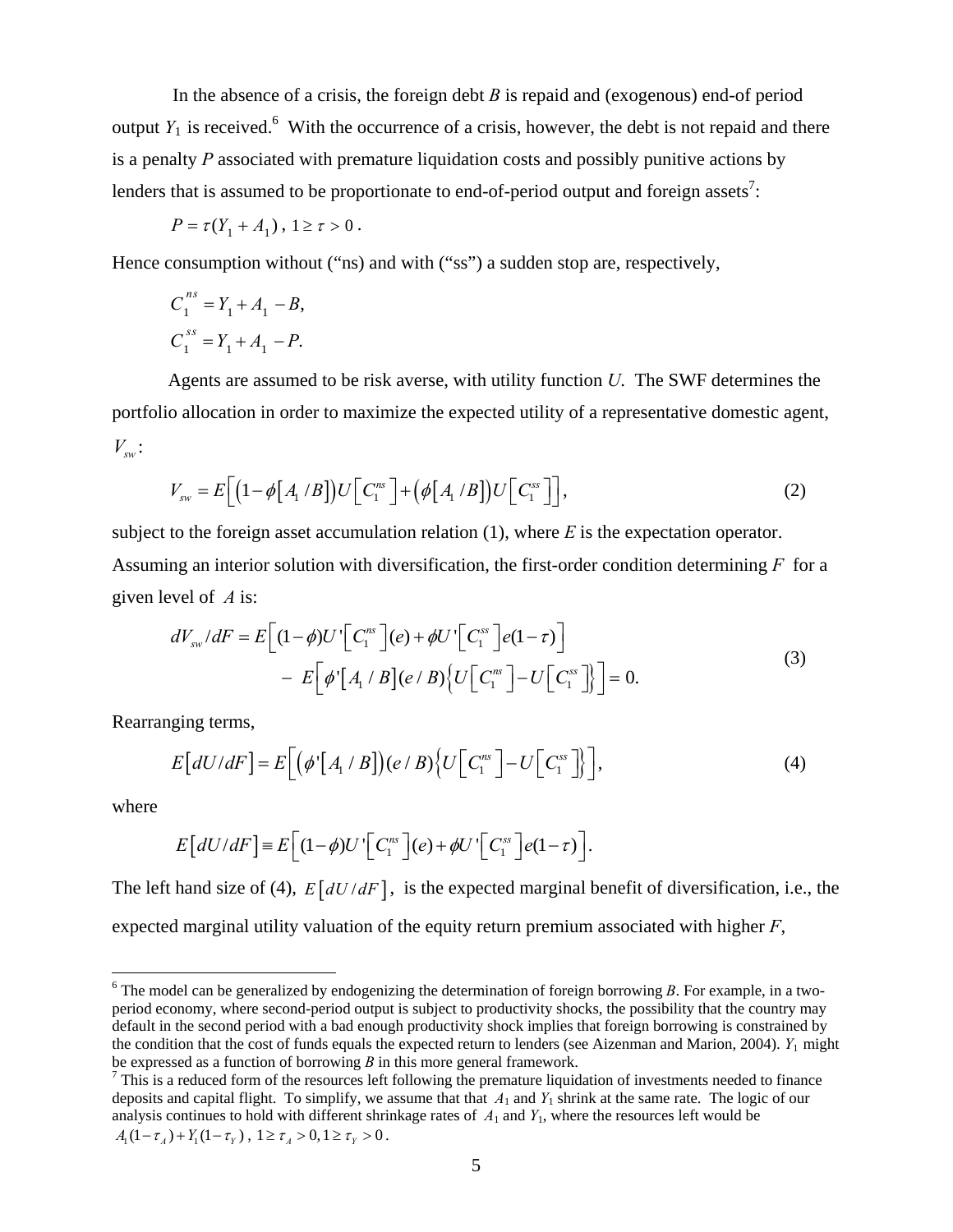$dA_i/dF = e$ . The right hand side of (4) is the expected marginal cost of diversification in the presence of a negative equity premium, i.e. the marginal increase in the probability of a sudden stop,  $d\phi/dF = \phi [A / B](e / B)$ , times the utility cost of lost consumption associated with a sudden stop,  $U[C_1^{ns}] - U[C_1^{ss}]$ .<sup>8</sup> Thus, the SWF increases its holdings of foreign equity assets to the level that balances the marginal increase in returns with the marginal cost of a rise in the probability of a sudden stop.

In contrast to a SWF, CB management is assumed to focus solely on maintaining financial stability, ignoring the effects of its behavior on the utility of domestic agents.  $9$  As long as a crisis is avoided, the CB manager enjoys a constant consumption level of  $C_{cb}$ , and utility  $U[C_{cb}]$ . We assume a financial crisis entails a penalty to the central bank at rate  $\tau_{cb}$ ;  $1 \ge \tau_{cb} > 0$ (possibly involving replacement of the central bank manager), reducing the central bank's utility to  $U \left[ C_{cb} (1 - \tau_{cb}) \right]$ . In these circumstances, the CB's expected utility is

$$
V_{cb} = E\Big[\Big(1-\phi\big[A_1/B\big]\Big)U\Big[C_{cb}\Big] + \Big(\phi\big[A_1/B\big]\Big)U\Big[C_{cb}(1-\tau_{cb})\Big]\Big].
$$
 (5)

Consequently, the first-order condition from maximizing (5) with respect to the CB's level of foreign equities  $F$ , while subject to  $(1)$ , is

$$
dV_{cb} / dF = E\Big[-\phi'\Big[A_1 / B\Big](e/B)\Big] = 0 \tag{6}
$$

That is, the central bank increases its foreign equity assets to a level that minimizes the probability of a sudden stop by setting its marginal impact on the probability to zero.

Comparing the first-order condition for optimal portfolio diversification by the SWF, (4), to that for the CB, (6), reveals that the CB ignores the possible expected gains to domestic agents induced by diversification in the presence of a positive equity premium. Instead, the CB minimizes the downside risk associated with adverse equity shocks, recognizing that such shocks would increase the leverage ratio  $B/A<sub>1</sub>$  at a rate proportionate to the equity portfolio share (since (1) implies  $A_i/A = r + e(F/A)$ , thereby increasing the probability of sudden stops in bad

 $\overline{a}$ 

<sup>&</sup>lt;sup>8</sup> Note also that the utility cost is positive as long as  $(A_1 + Y_1)\tau > B$ , i.e. the penalty costs are greater than the foregone foreign borrowing obligation.

<sup>&</sup>lt;sup>9</sup> We abstract from other possible central bank objectives, such targeting inflation under flexible exchange rate regime. We also do not model deeper reasons for our assignment of objectives, such as a possible bias towards nominating a conservative central bank governor with a narrower policy focus than the representative agent (see Rogoff, 1985; Walsh, 1995; Obstfeld, 1996; and Aizenman and Glick, 2008).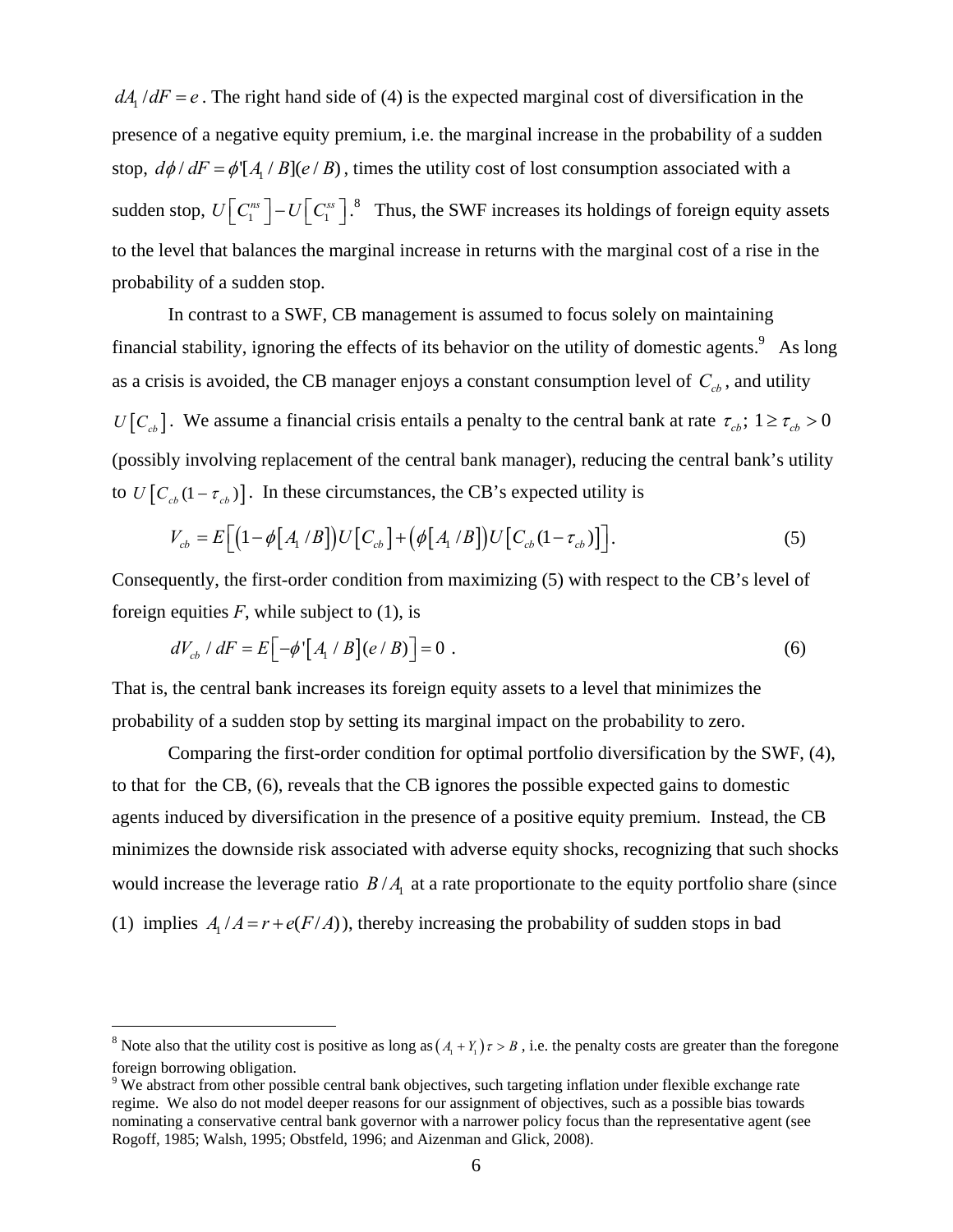times.<sup>10</sup> This suggests that the CB will opt for much less diversification into foreign equities than the SWF.

 Further insight is gained by considering a simple example, where the equity premium *e* equals an expected equity premium  $\epsilon$  plus an equity-return shock  $\delta$  that takes on two values, either  $\overline{\delta}$  or  $-\overline{\delta}$ , each with probability one half, implying mean value 0 and standard deviation  $\sigma_{\rm s} = \overline{\delta}$ . The left panel of Figure 1 plots the optimal share of foreign equities in a portfolio managed by the SWF (top curve) and the CB (bottom curve), each as a function of volatility  $\overline{\delta}$ , for the case where the initial public asset position is  $A = 1$ . <sup>11</sup> With the initial foreign public asset level *A* normalized to 1, *F* also measures the equity share of the portfolio. We assume CRRA utility with relative risk aversion parameter  $\beta$ ,  $\beta = 2$ , and a power function specification for the probability of a sudden stop,  $\phi = a(1 + (A_1 / B))^{-h}$ , with parameter values  $h = 12$  and  $a = 4 \cdot 10^3$ . Other calibrated values include setting  $\tau = 0.26$  and  $\tau_{cb} = 0.9$ .

Observe in Figure 1 that lower return volatility  $\overline{\delta}$  raises the optimal share of foreign holdings, *F/A,* for both a central bank and a sovereign wealth fund. In addition, because of the difference in preferences, the sovereign wealth fund holds more equities for any given level of volatility than does the central bank. To illustrate, for  $\overline{\delta} = 0.25$ , the SWF's equity share in its portfolio, *F/A*, is 79% (at point a in Figure 1), whereas the CB opts for a much lesser equity share, about 5% (at point b). Had the anticipated volatility in equity returns been higher, say  $\overline{\delta}$  = 0.4, both institutions would reduce their foreign equity holding. The SWF would reduce its equity investment from 79% of its portfolio to about 30%, whereas the more conservative CB would reduce the portfolio share of equities from about 5% to near 0%. A lower degree of risk aversion, i.e. lower  $\beta$ , shifts both schedules up (not shown), implying the share of equity assets held is higher for any given level of volatility.

What is the effect of a higher level of initial public asset holdings on portfolio decisions? The right panel of Figure 1 illustrates the effects of the size of the asset base on diversification choices, by tripling *A* from 1 to 3. As can be observed, the higher level of public assets reduces relative demand for foreign equities, i.e., the curves plotting the association between *F/A* and volatility both shift down and to the left. In this example, higher *A* has a negligible effect on the CB's demand for equities: for equity return volatility  $\overline{\delta}$  = 0.25, and *A* = 1, equity demand was 5%

 $\overline{a}$ 

<sup>&</sup>lt;sup>10</sup> Note  $B/A_1$  is proportional to  $A/A_1$  since  $B/A_1 = (B/A)(A/A_1)$  and  $B/A$  is constant.<br><sup>11</sup> More specifically, these curves reflect the locus of points satisfying (3) and (6), respectively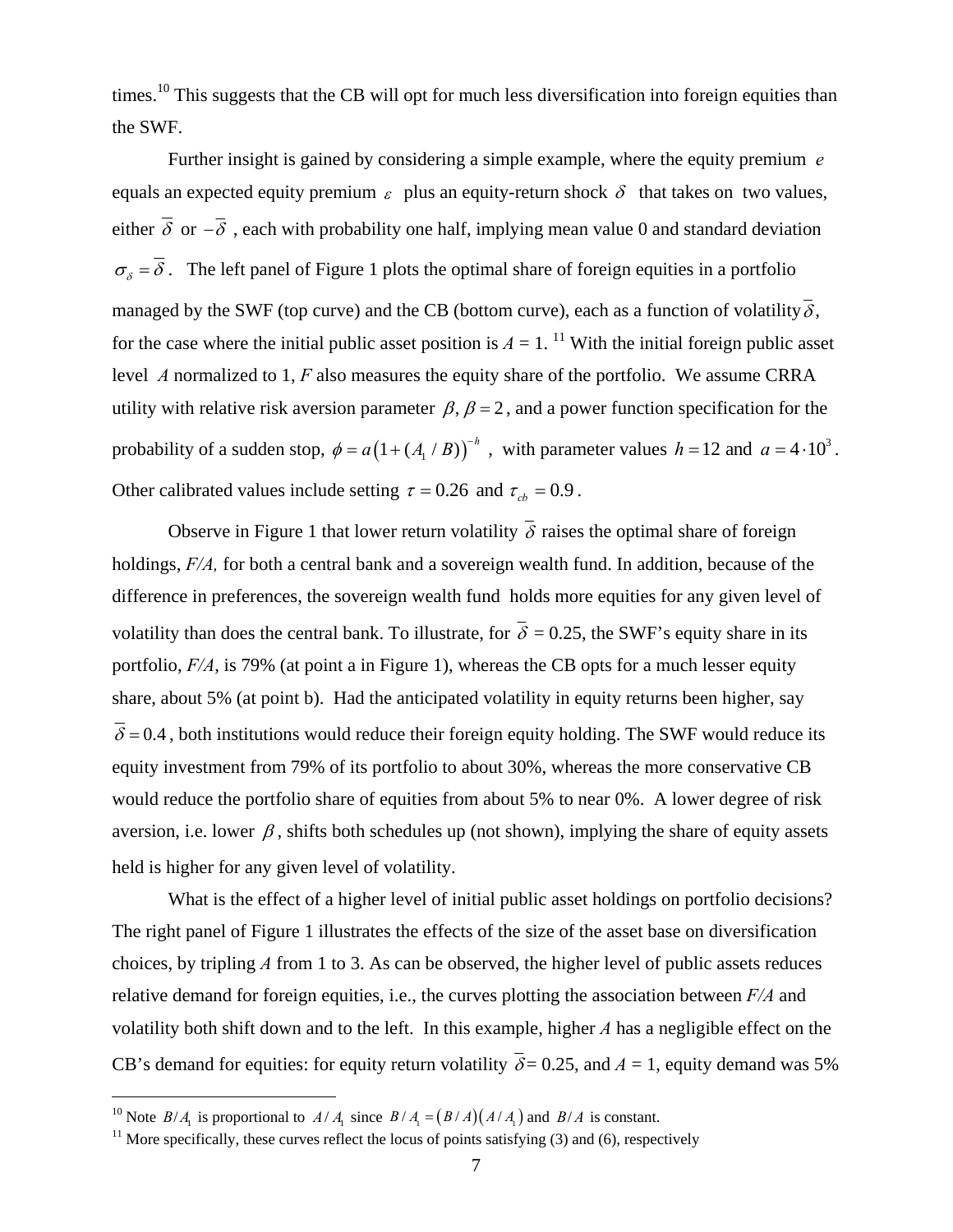of A (at point b in the left hand panel), while for  $A = 3$ , this demand is imperceptibly closer to 0 (at point b' in the right hand panel. In contrast, a higher *A* induces a drop in the SWF's equity demand by about 20% of *A*, from a portfolio share of 79% (at point a in the left panel of Figure 1) to 58% (at point a' in the right panel in Figure 1) Therefore, higher *A* induces an increase in the absolute demand for equities by the SWF, though at a rate smaller than the rate of increase in *A*, implying a decline in the foreign equity share of the SWF's portfolio. This suggests that for a large enough asset base *A*, the opportunity cost associated with the limited portfolio diversification of the CB would be high enough to induce the authorities to establish a SWF, acting as an agent for the Treasury in pursuit of greater returns.

How do these two different diversification strategies affect the probability of a sudden stop? Figure 2 plots the association between the equity shock realization  $\delta$  and the sudden stop probability  $\phi$  for the CB (dotted line) and SWF (bold line), given the optimal equity share *F* chosen when  $\overline{\delta}$  = 0.25. That is, we first determine the optimal *F* conditional on  $\overline{\delta}$  = 0.25, call it *F*<sup>\*</sup> (which equals 79% for the SWF and 5% for the CB), and then calculate the implied values of  $A_1 = rA + eF^*$  and hence  $\phi = \phi[A_1/B]$  for different realized levels of  $\delta$ , not necessarily equal to  $\overline{\delta}$  or  $-\overline{\delta}$ , and hence realized equity premium  $e = \varepsilon + \delta$ . The negative slopes of the curves plotted in figure 2 indicate that more positive return realizations imply higher end-of-period asset holdings and a lower probability of sudden stop for both the CB and SWF. Observe as well that the limited diversification strategy pursued by the CB results in a relatively low probability of sudden stops, less than 0.05, for the entire range of equity return shocks shown (-0.4 to 0.4). In contrast, the greater holdings of risky foreign equities by the SWF expose the economy to the greater downside risk of a sudden stop in bad times, e.g. for a  $\delta$  realization of -0.4, the probability of a crisis (at point c) is almost 0.3, eight times higher than the probability 0.04 for the CB (at point c').

This analysis implies that the central bank's diversification strategy tends to be relatively more resilient to unanticipated returns by maintaining a relatively low probability of sudden stop for a wide range of possible shocks. This suggests why it can be advantageous to assign portfolio management independence to the CB in order to limit the probability of sudden stops. However, these gains come at the opportunity cost of lost returns on foreign assets, which rise with the volume of finds under management.

8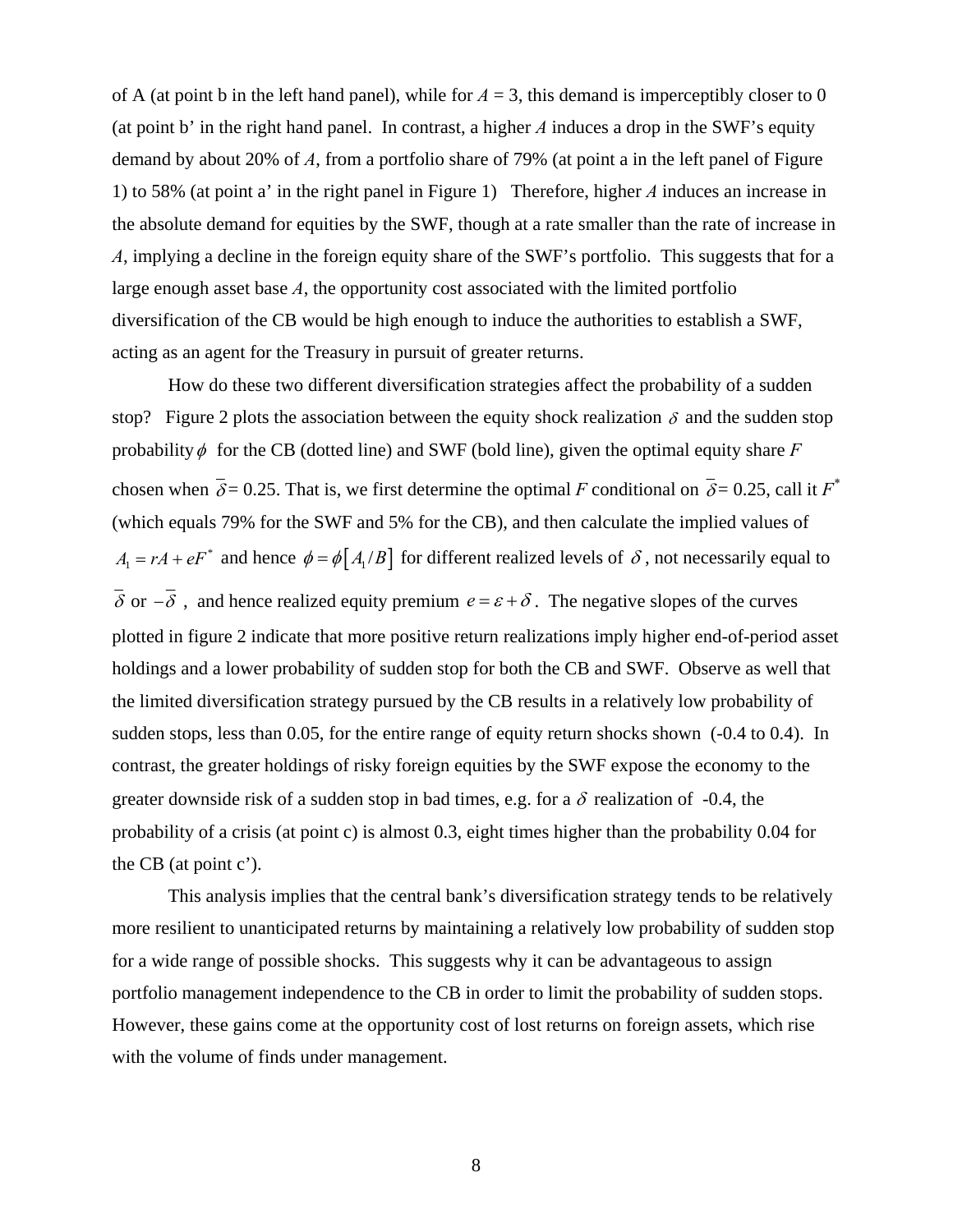To summarize, the central bank's focus on financial stability implies that its portfolio share of risky foreign assets is lower and is less sensitive to changes in return volatility and in size than is a sovereign wealth fund.

## **3. Delegation of Financial Stability Objective to Central Bank**

This section extends the base model, recognizing the possibility that the central bank has a comparative advantage in avoiding sudden stops and maintaining financial stability, whereas the SWF has a comparative advantage in managing risky portfolios. We continue to assume that the initial total foreign assets of the public sector *A*, and aggregate foreign borrowings *B* are exogenously determined. But we now treat the Treasury as the dominant decision maker, determining the split of the given level of public foreign assets *A* between the management of the SWF and the CB.

Each entity manages its own portfolio of foreign reserves and equities. Denote by  $A<sub>ch</sub>$ ,  $A<sub>cw</sub>$  the initial assets designated for management by the SWF and CB, respectively, such that  $A = A_{cb} + A_{sw}$ . Note that if *A* is given and the Treasury determines  $A_{cb}$ , then  $A_{sw}$  is determined as well.

The CB diversifies its portfolio between foreign reserves ( $R<sub>cb</sub>$ ) and foreign equities ( $F<sub>cb</sub>$ ), given its total initial asset holdings  $A_{cb} = R_{cb} + F_{cb}$ , implying that the realized value of assets under the CB's management at the end of the period,  $A_{1,cb}$ , is

$$
A_{1,cb} = rR_{cb} + (r+e)F_{cb} = rA_{cb} + eF_{cb}; \quad 0 \le F_{cb} \le A_{cb} \,. \tag{1'}
$$

As before, *r* is the (gross) risk-free rate and  $e = \varepsilon + \delta$  is the stochastic equity premium for investment in risky assets by the central bank, with  $\varepsilon$  the expected equity premium and  $\delta$  a mean-zero equity-return shock.

The SWF is assumed to have a comparative advantage in active management of the external portfolio, resulting in a higher expected equity premium  $\varepsilon_{sw}$ ,  $\varepsilon_{sw} \ge \varepsilon$ , for any given volatility  $\delta$ . This reflects the possibility that the CB diversifies by passive portfolio investment channels (such as investing in broad and relatively liquid foreign stock indexes), whereas the SWF diversifies by more active portfolio management, including foreign direct investment, etc. possibly offering higher expected returns. Accordingly, the realized value of assets under SWF management at the end of the period is  $A_{1,sw}$ :

$$
A_{1,sw} = r(A - A_{cb}) + e_{sw}F_{sw}; \quad 0 \le F_{sw} \le A_{sw} \le A
$$
 (1")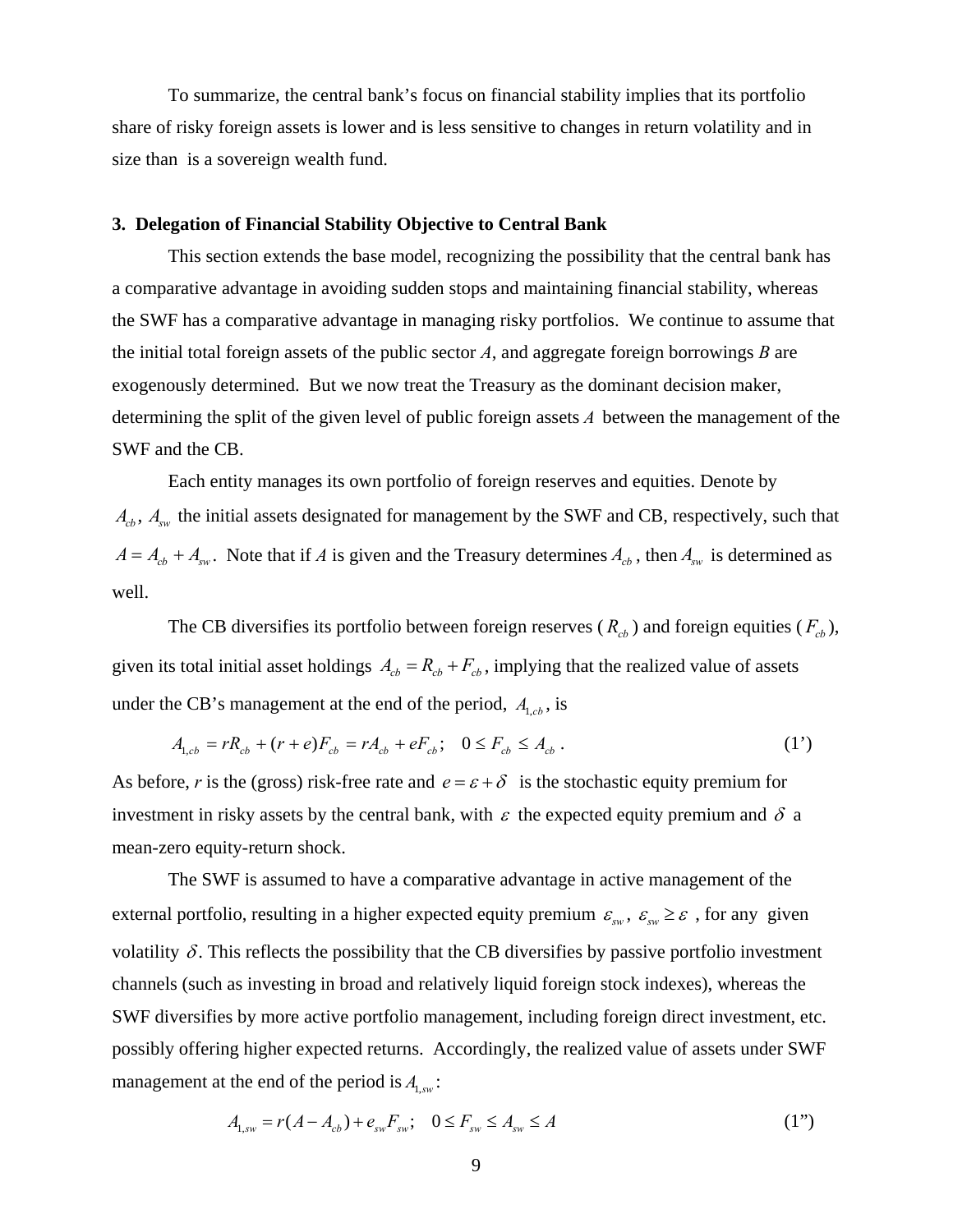As the CB deals directly with monitoring and supervising financial intermediation, we presume that the CB has a comparative advantage in reducing the probability of a financial crisis triggered by sudden stops. This may reflect both the lower liquidity of the SWF's investments as well as institutional frictions that may slow down the SWF's ability to mobilize resources. Specifically, for a given ratio of assets to foreign borrowing  $A / B$ , the CB's management results in a lower probability of sudden stops than would occur under SWF management, i.e.  $\phi_{cb}$   $[A_1 / B] < \phi_{sw}$   $[A_1 / B]$  for all  $A_1 / B$ , where  $\phi_{cb}$   $[. \cdot]$ ,  $\phi_{sw}$   $[. \cdot]$  denote the sudden stop probability if assets are managed by the CB or a Treasury-controlled SWF, respectively.

The cost of delegating financial stability management to the CB is that, in case of need, only a fraction *q* of the SWF's assets  $A_{sw}$  would be available to the CB ( $0 \leq q < 1$ ). Hence, under CB management  $\phi_{cb}$   $\left[ . \right] = \phi_{cb} \left[ \left( A_{1, cb} + q A_{1, sw} \right) / B \right]$ . For simplicity, we assume that  $q = 0$ , implying  $\phi_{cb}$   $\left[ . \right] = \phi_{cb} \left[ A_{1,cb} / B \right]$ . As before, the probability of a sudden stop is assumed to depend negatively on the ratio of the public sector's foreign assets to foreign liabilities, implying  $\phi'_{cb} < 0$ .

#### **3.1. Delegation and Diversification**

The diversification problem facing the CB is identical to the one described in Section 2, i.e. choose the level of foreign equity assets  $F_{cb}$  that maximizes the objective function

$$
V_{cb} = E\Big[\Big(1 - \phi_{cb}\Big[A_{1,cb}/B\Big]\Big)U\Big[C_{cb}\Big] + \Big(\phi_{cb}\Big[A_{1,cb}/B\Big]\Big)U\Big[C_{cb}(1 - \tau_{cb})\Big]\Big]
$$
(2')

subject to the asset accumulation relation (1'), where  $\phi$  is replaced with  $\phi_{cb}$ . We continue to treat the foreign debt overhang *B* as given by assumption and note that  $A<sub>cb</sub>$  is exogenous to the CB's actions, since it is determined by the Treasury. An analogue to the first-order condition (6) holds:

$$
dV_{cb} / dF_{cb} = E\Big[\Big(-\phi'_{cb}\Big[A_{1,cb} / B\Big]\Big](e/B)\Big] = 0.
$$
 (6')

As in the case without delegation, the CB sets policies that minimize the probability of sudden stops. Note that its optimal level of reserves, determined by condition (6'), implies that the expected equity premium evaluated by its impact on the probability of a sudden stop is zero.

The SWF's expected utility is akin to (2), modified by delegating the financial stability objective to the CB: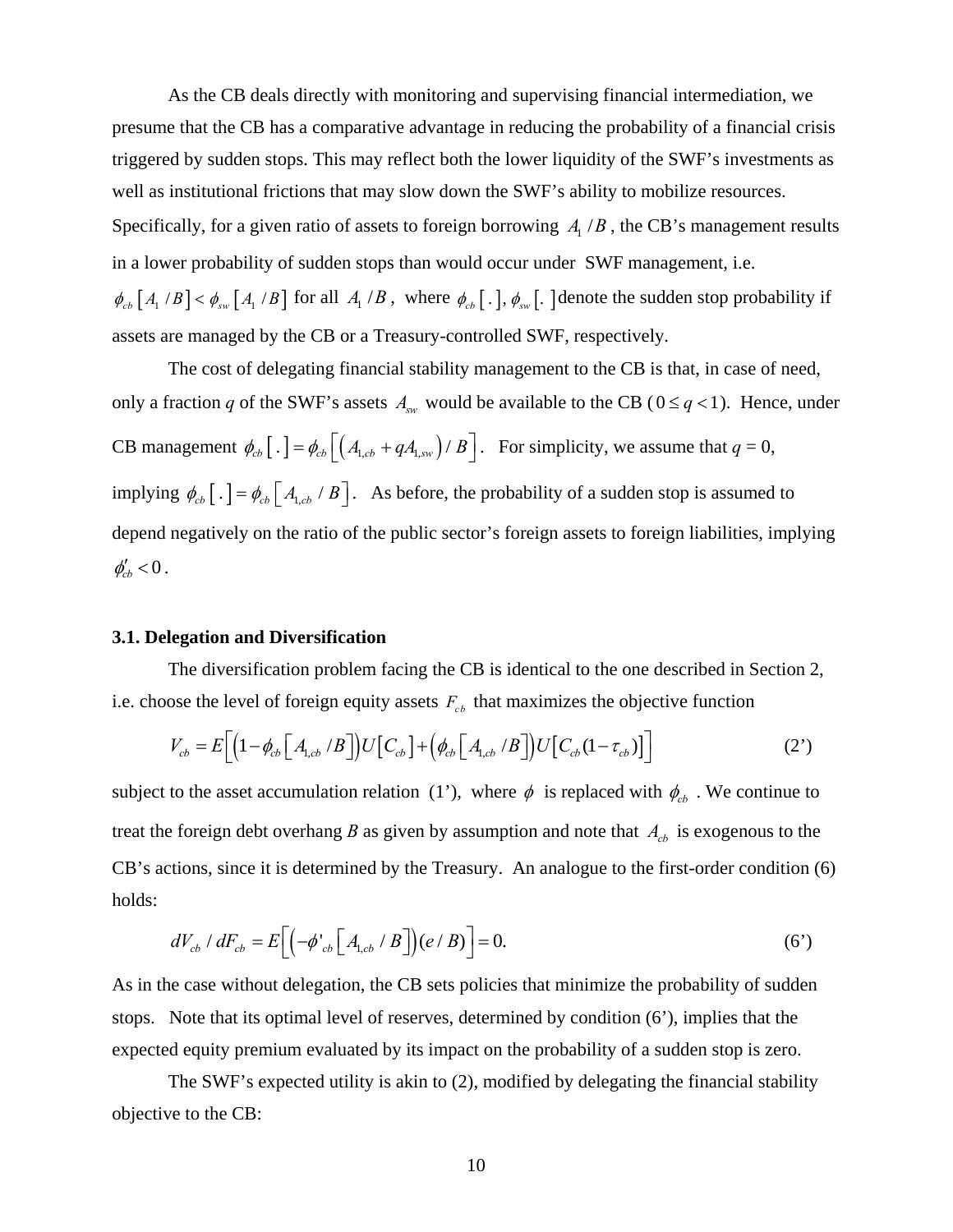$$
V_{\rm sw} = E\bigg[\Big(1-\hat{\phi}_{cb}\Big[A_{1,cb}/B\Big]\Big)U\Big[C_{1,\rm sw}^{\rm ns}\Big]+\Big(\hat{\phi}_{cb}\Big[A_{1,cb}/B\Big]\Big)U\Big[C_{1,\rm sw}^{\rm ss}\Big]\bigg],\tag{2"}
$$

where

 $\overline{a}$ 

$$
C_{1,sw}^{ns} = Y_1 + A_{1,sw} - B,
$$
  
\n
$$
C_{1,sw}^{ss} = (Y_1 + A_{1,sw})(1 - \tau)
$$

and  $\hat{\phi}_{cb}$  is the probability of a sudden stop, conditioned on optimal CB policy as determined by  $(6')$ <sup>12</sup>

The Treasury's problem is to determine, for a given initial level of total public foreign assets *A*, the optimal levels of the SWF's investment in equities  $F_{sw}$  and the CB's initial assets  $A_{cb}$  that maximize its expected utility (2"), subject to (1"). The first-order condition for optimal  $F_{sw}$  holdings by the SWF, assuming an internal equilibrium (i.e.,  $0 < F < A_{sw}$ ), is

$$
E[dU_{sw} / dF_{sw}] \equiv E\bigg[\bigg[\bigg(1-\hat{\phi}_{cb}\bigg)U'\bigg[C_{1,sw}^{ns}\bigg] + \bigg(\hat{\phi}_{cb}\bigg)U'\bigg[C_{1,sw}^{ss}\bigg](1-\tau)\bigg](e_{sw})\bigg] = 0.
$$
 (4")

Comparing (4") to (4), we infer that delegating financial stability policy to the CB implies that the SWF equates the expected marginal benefit of diversification,  $E [ dU_{\text{sw}} / dF_{\text{sw}} ]$ , to zero, instead of, as in the no delegation case, equating it to the expected cost of increasing the probability of a sudden stop. Note also that condition (4") implies that in a SWF's equilibrium, the expected marginal utility associated with the equity premium is zero.

Figure 3 illustrates the effect of policy delegation on the SWF's degree of diversification. The bottom curve shows the SWF's diversification pattern in the absence of delegation, corresponding to the case depicted in the left panel of Figure 1 (with the same parameter values). The top curve (labeled "SWF, CB delegation") corresponds to the SWF's diversification pattern with the same asset base ( $A<sub>sw</sub> = 1$ ), in circumstances where the CB is assigned the objective of minimizing the probability of a sudden stop (for the case where  $A<sub>cb</sub> = 1$ ). With delegation, for

<sup>12</sup> To derive  $\hat{\phi}_c$ , first note that (6') yields an expression for  $F_{cb}$  as an implicit function of  $A_{cb}$ , as well as *B* and *e*:  $F_{cb} = \hat{F}_{cb} \left[A_{cb}; B, \varepsilon, \sigma_e\right]$ , where  $\partial \hat{F}_{cb} / \partial A_{cb} > 0$ . Substituting  $\hat{F}_{cb}$  into  $\phi$  gives  $\phi_{cb} = \phi_{cb} [A_{1,cb} / B]$  $= \phi_{cb}[(rA_{cb} + \hat{F}_{cb}[A_{cb}]e) / B] = \hat{\phi}_{cb}[A_{cb};B]$ , where for large enough *r* and small enough  $\sigma_e^2$ ,  $E\left[\partial \hat{\phi}_{cb}/\partial A_{cb}\right] < 0$ . Note the latter follows from the approximation  $E\left[\partial \hat{\phi}_{cb} / \partial A_{cb}\right] = E\left[\hat{\phi}_{cb} (r + e \partial F_{cb} / \partial A_{cb})\right]$  $\cong E\bigg[\{\hat{\phi}_{cb}[0]+\hat{\phi}_{cb}^{''}[0]e\}(r+e(\partial F_{cb}^{'}\wedge\partial A_{cb}^{'}))\bigg]=\hat{\phi}_{cb}^{'}[0]r+\hat{\phi}_{cb}^{''}[0]\sigma_{e}^{2}(\partial F_{cb}^{'}\wedge\partial A_{cb}^{'}).$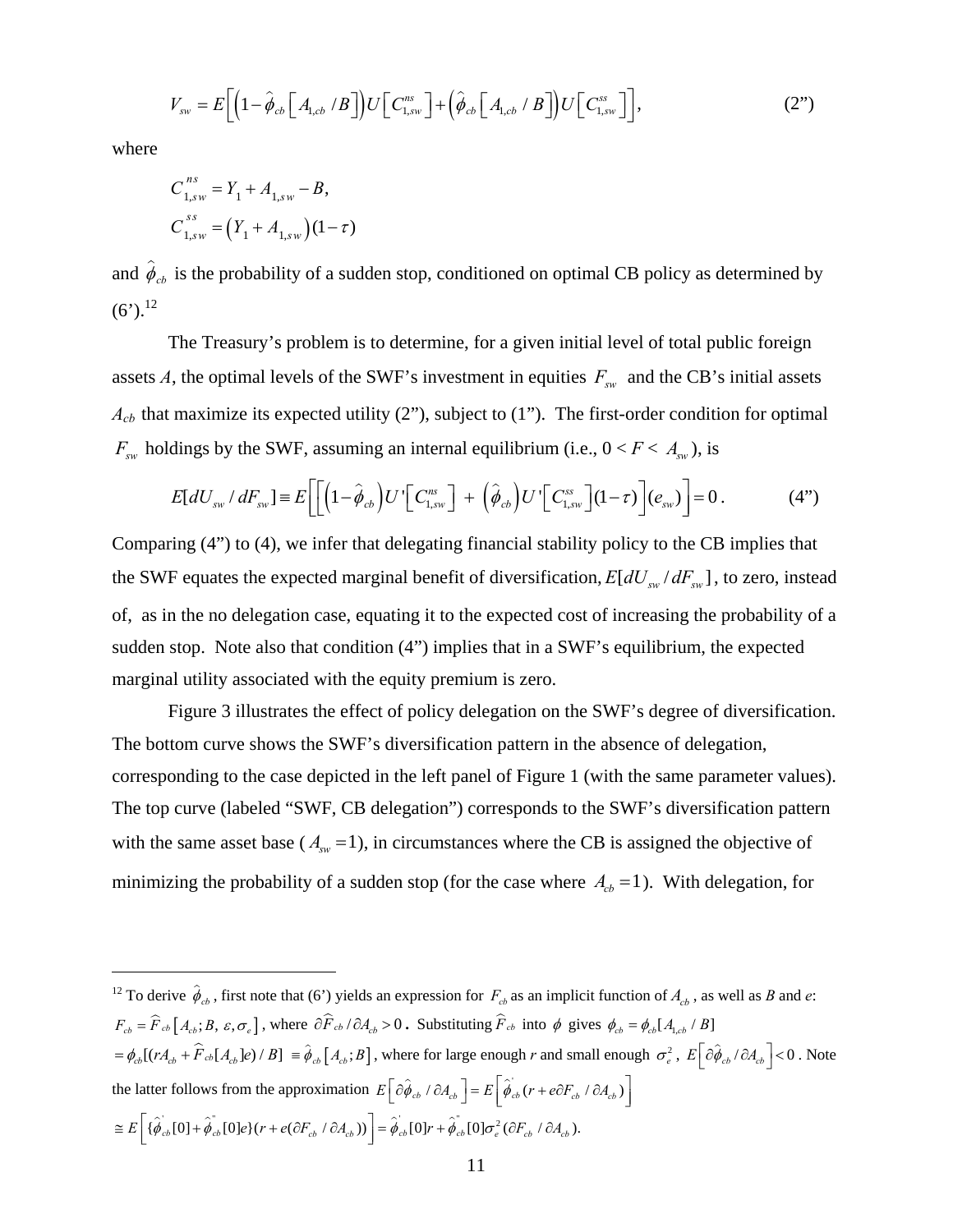any given volatility of returns, the SWF chooses to hold a higher level of foreign equity assets, implying greater diversification.

The Treasury also determines the CB's initial foreign assets,  $A_{cb}$ , with the SWF managing the remainder  $A_{sw} = A - A_{cb}$ . The discussion in the previous section suggests that an increase in *A* should lead to greater asset allocation by the Treasury to the SWF in order to secure higher returns. This holds trivially as the probability of sudden stop,  $\hat{\phi}_{cb}$ , approaches zero. More formally, the first-order condition determining  $A_{cb}$  is:

$$
dV_{sw}/dA_{cb} = E\bigg[\Big(\bigg(1-\hat{\phi}_{cb}\bigg)\bigg(-U\bigg[\bigg(C_{1,sw}^{ns}\bigg]\bigg) + \bigg(\hat{\phi}_{cb}\bigg)\bigg(-U\bigg[\bigg(C_{1,sw}^{ss}\bigg]\bigg)(1-\tau)\bigg)\Big(r+e\hat{F'}_{cb}\Bigg)\bigg] -E\bigg[\bigg(\hat{\phi'}_{cb}\bigg((r+e\hat{F'}_{cb})/B\bigg)\bigg\{U\bigg[\bigg(C_{1,sw}^{ns}\bigg] - U\bigg[\bigg(C_{1,sw}^{ss}\bigg]\bigg\}\bigg)\bigg] = 0.
$$
\n(7)

or

$$
E\left[dU/dA_{cb}\right] = E\left[-\hat{\phi}_{cb}^{\dagger} e\left(\hat{F}_{cb}^{\dagger}/B\right)\left\{U\left[C_{1,sw}^{ns}\right] - U\left[C_{1,sw}^{ss}\right]\right\}\right] = 0
$$

where

1

$$
E\left[dU/dA_{cb}\right] = E\left[\left(1-\hat{\phi}_{cb}\right)U'\left[C_{1,sw}^{ns}\right] + \left(\hat{\phi}_{cb}\right)U'\left[C_{1,sw}^{ss}\right]\left(1-\tau\right)\left(r + e\hat{F}\left.\right|_{cb}\right)\right]
$$

and  $\hat{F}$ <sup>'</sup><sub>ch</sub> is the marginal impact of an increase in initial foreign assets  $A_{cb}$  on the CB's optimal foreign equity holdings.13 Thus the Treasury allocates more initial foreign assets to the central bank up to the point that the expected marginal benefit from doing so,  $E \left[ dU / dA_{cb} \right]$ , equals the marginal increase in the probability of a sudden stop,  $d\phi_{cb}/dF_{cb} = -\hat{\phi}_{cb}^{\dagger}e(\hat{F}_{cb}^{\dagger}/B)$ , times the utility cost of a sudden stop,  $U\left[C_{1,\text{sw}}^{ns}\right]-U\left[C_{1,\text{sw}}^{ss}\right]$ .

#### **3.2. Delegation and Welfare**

 In this section we analyze the welfare gains to the policy of delegating foreign asset management to the CB and SWF as described above. The representative consumer cares only about utility associated with the net resources available for household consumption. (We presume that the compensation of the CB,  $C_{cb}$ , and of the SWF's managers are negligible portions of GDP, and hence too small to impact consumption per capita.) Therefore, for the

<sup>&</sup>lt;sup>13</sup> As noted in the previous footnote, (6') yields an expression for  $F<sub>cb</sub>$  as an implicit function of  $A<sub>cb</sub>$ , as well as *B* and *e*:  $F_{cb} = \hat{F}_{cb} [A_{cb}; B, e_{\delta}].$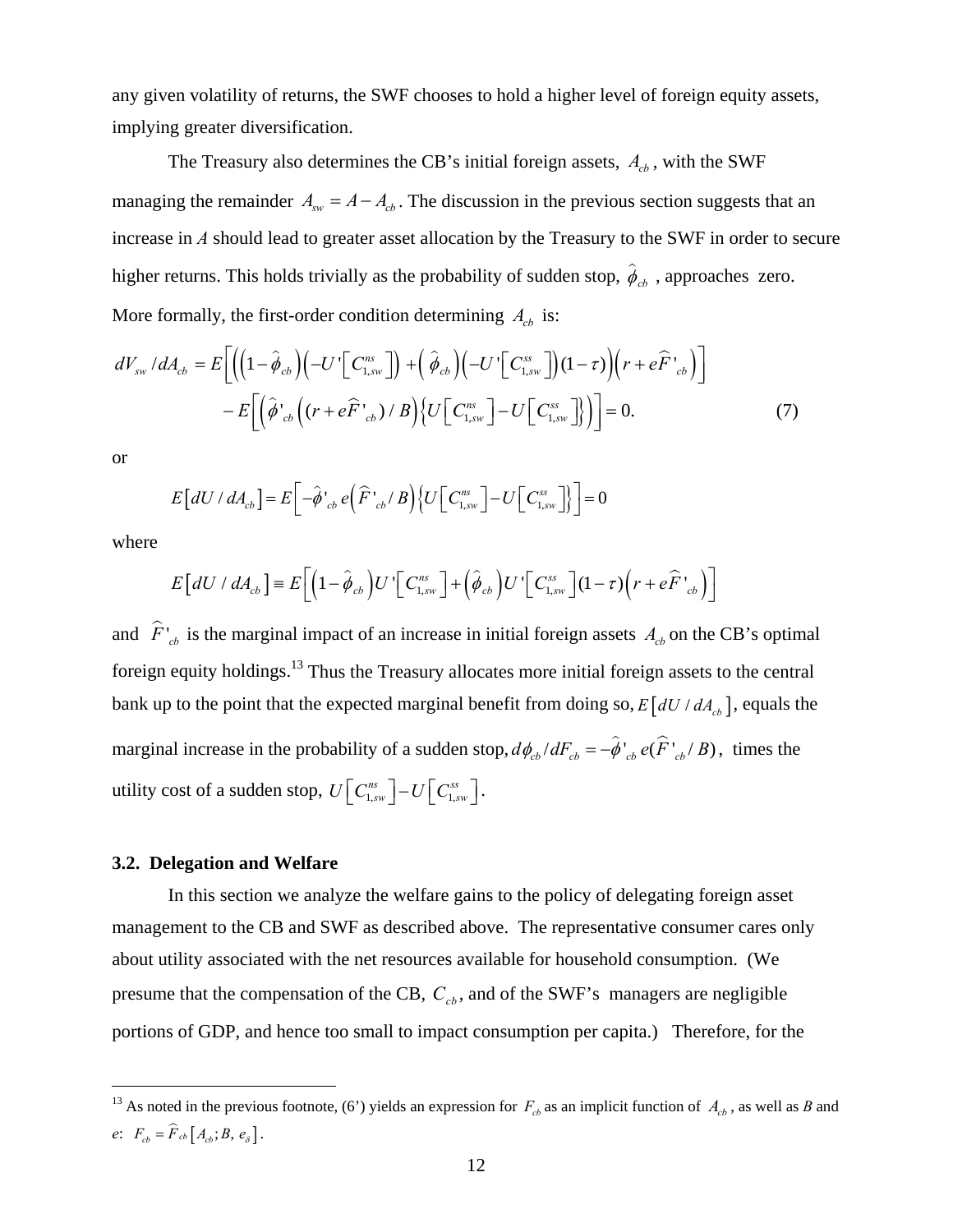representative consumer, consumption is determined by the total sum of the assets accumulated by both agencies,  $A = A_{\rm sw} + A_{\rm ch}$ .

The consumer's expected utility is

$$
V = E\left[ (1 - \phi)U\left[C^{ns}\right] + \phi U\left[C^{ss}\right] \right],\tag{8}
$$

where

 $\overline{a}$ 

$$
C_1^{ns} = Y_1 + A_{1,cb} + A_{1,sw} - B = Y_1 + rA + eF_{cb} + e_{sw}F_{sw} - B
$$
  

$$
C_1^{ss} = (Y_1 + A_{1,cb} + A_{1,sw})(1 - \tau) = (Y_1 + rA + eF_{cb} + e_{sw}F_{sw})(1 - \tau).
$$

It is assumed that the default penalty is large enough such that a sudden stop is associated with lower consumption, i.e.  $C^{ns} > C^{ss}$ . The following claim follows:

**Claim:** Assume that (i) the CB has a comparative advantage in prudential regulation, as defined by the relation  $\phi_{cb} = (1 - b)\phi_{sw}$ ,  $0 \le b \le 1$ , where the parameter *b* measures the extent to which the probability of a sudden stop is lower with the CB than with the SWF, and (ii) the SWF has an advantage in portfolio management in the form of a higher expected return to foreign equity investment, i.e.  $\varepsilon_{\text{sw}} > \varepsilon$ . Then the direct gains from delegation increase with the comparative advantage of each agency.

**Proof:** The claim flows from the observation that  $dV/db > 0$ ,  $dV/d(\varepsilon_{sw} - \varepsilon) > 0$ , i.e. consumer utility is increasing in the magnitude of the CB's comparative advantage and in the SWF's investment equity premium.<sup>14</sup>

Intuitively, the case for delegation is stronger the greater are the efficiency gains associated with allowing each agency to focus on its comparative advantage. Quite trivially, in the absence of any distortions and gains from the proper division of management objective among the CB and the SWF, delegation could be welfare reducing, since the CB's preferences are biased towards "safety first" relative to that of the representative consumer. Henceforth we assume that the gain from the division of goals is powerful enough to induce higher expected utility under delegation.

 We close this section with an example illustrating the welfare gains associated with delegation. The example is based on the simulation described in the left hand side panel of

<sup>&</sup>lt;sup>14</sup> These results can be established by noting that  $dV/db = E \left[ \phi_{sw} \left\{ U \left[ C^{ns} \right] - U \left[ C^{ss} \right] \right\} \right] > 0$  and  $dV/d\varepsilon_{sw} = E\left[(1-\phi)U_{c^{ns}} + \phi(1-\tau)U_{c^{ss}} + (d\phi/d\varepsilon_{sw})(1-\phi)\left\{U\left[C^{ns}\right] - U\left[C^{ss}\right]\right\}\right] > 0.$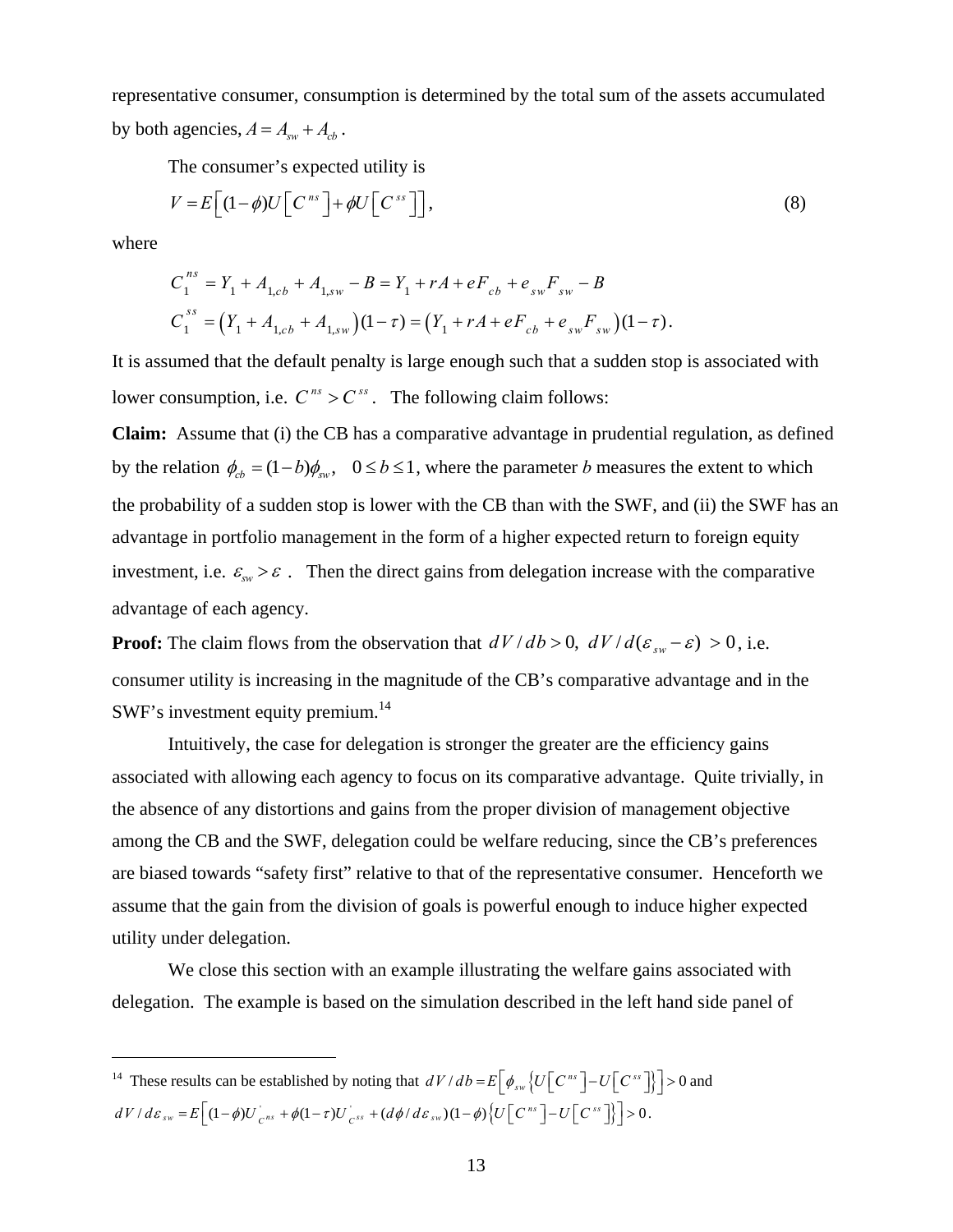Figure 1, with  $A = 1$  and  $\varepsilon = 0.05$ , where in the absence of delegation the optimal level of *F* was 0.79, i.e., the authorities allocated 79% of foreign assets into equities, and 21% into reserves. This amount of diversification implies that the equity return in the bad state is -20% (since  $e_i = \varepsilon - \overline{\delta} = .05 - .25 = -0.2$ , where  $e_i$  denotes the equity return in the low state), and the sudden stop probability,  $\phi_{s-\bar{s}}$ , is 10.5%.

Suppose that delegation induces gains from the division of goals. In this spirit, we assume that delegating risk monitoring to the CB reduces the probability of sudden stop for any given amount of diversification by 40%, implying  $\phi_{cb} = (1 - b)\phi_{sw}$ , with  $b = 0.4$ . We also assume that the expected equity premium earned by the SWF over the central bank is 2%, so that  $\varepsilon_{\rm sw} = \varepsilon + 0.02 = 0.07$ . Lastly, assume that with the delegation of prudential management to the CB, the authorities (i) allocate to the CB the same amount of foreign assets that were put into reserves in the absence of delegation (i.e.  $A_{cb} = 0.21$ ) and direct the CB to invest all these assets in reserves (i.e.  $A_{cb} = R_{cb} = 0.21$ ) and (ii) allocate to the SWF the remaining assets, 0.79, all to be invested in equities (i.e.  $F_{sw} = A - A_{cb} = 0.79$ ).<sup>15</sup> It can be shown that, in the presence of the gains from the division of management described above, delegation leads to welfare gains similar to increasing the initial endowment by about 0.5%, reducing the probability of sudden stop in the bad state of nature from  $10.5\%$  to  $5.6\%$ .<sup>16</sup>

#### **4. Extending the Model to the Intertemporal Case**

 $\overline{a}$ 

In this section we extend the model to the intertemporal case, where the authorities maximize the two-period expected utility function

$$
V = U[C] + \frac{1}{1+\rho} E[U[C_1]]
$$
\n(9)

with *C*,  $C_1$  denoting consumption in the initial and subsequent periods, respectively, and  $\rho$  the intertemporal rate of time preference. This extension allows us to derive the total size of the public foreign asset portfolio (*A*) endogenously. Under delegation, policies are determined by the

<sup>&</sup>lt;sup>15</sup> It can be verified that for  $A_{cb} = 0.21$ , the CB has a strong bias towards foreign reserves. Thus, the CB would opt to invest more in reserves even in the absence of the authorities' directive.<br><sup>16</sup> This result is obtained by calculating the expected utility gain, deflating it by the marginal utility evaluated for a

zero equity return shock. This ratio provides the expected utility gain in terms of the equivalent rise in the initial endowment *Y*<sub>1</sub>. Deflating this gain by the initial endowment translates the welfare gain to the equivalent percentage increase in the initial endowment, net of debt overhang,  $Y_1 + rA + eF - B$ .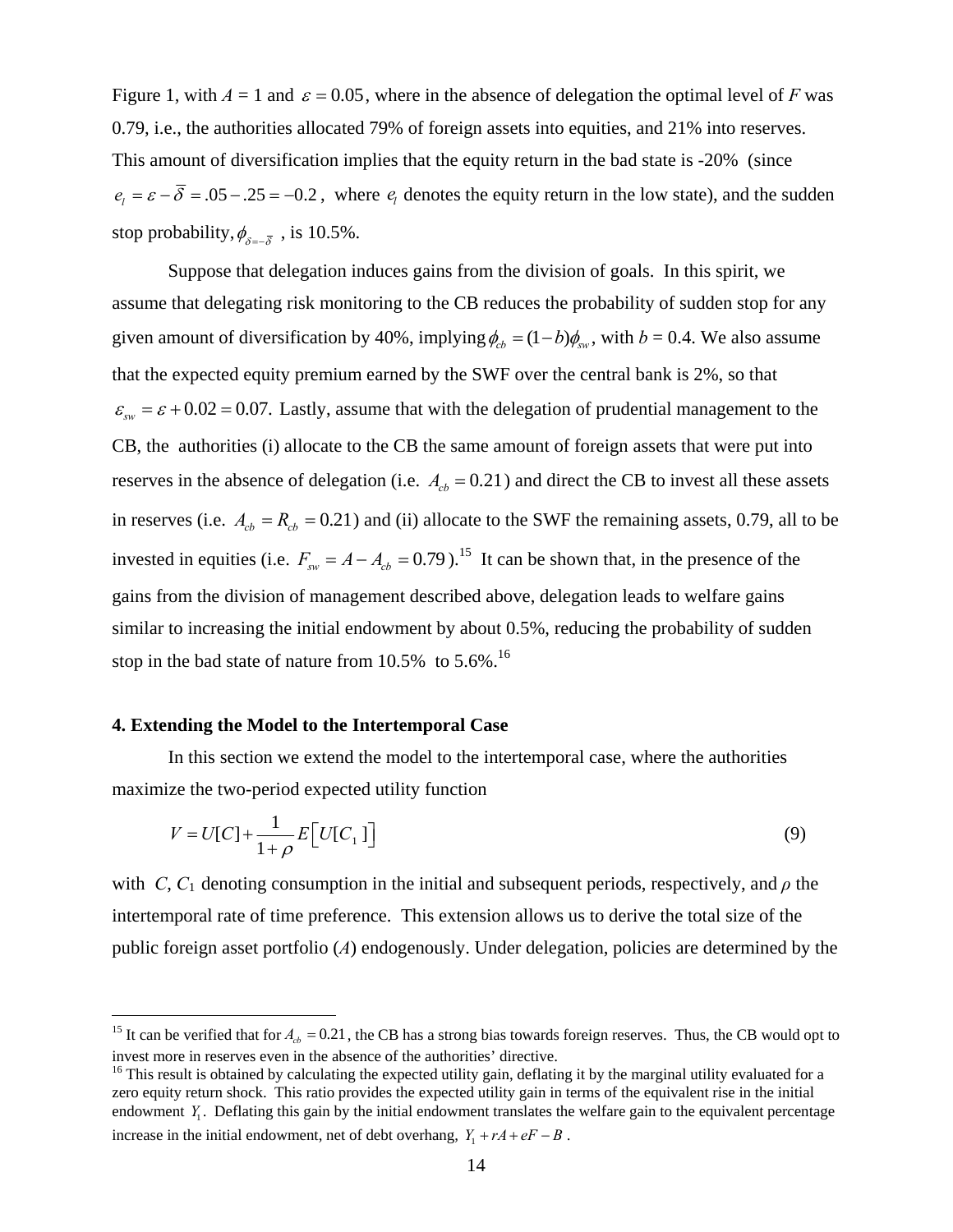CB and SWF as described in Section 3, where the representative consumer cares only about the net resources supporting consumption.

The initial period consumption, *C*, is output *Y* , net of "investment" in foreign reserves *R* and foreign equity assets *F* (we abstract from the effect of past foreign borrowing, the "debt overhang," on income flows in the initial period). Next-period consumption, *C*1 , depends on asset returns and the costs of a possible sudden stop as well as repayment of the debt overhang *B*. As before, foreign reserves earn a gross return of  $r$  and equity assets a return of  $r + e$ , where the equity premium  $e$  equals an expected equity premium  $\epsilon$  plus a zero-mean equity-return shock  $\delta$ . Hence, the intertemporal consumption conditions are:

$$
C = Y - R - F
$$
  
\n
$$
C_1 = \begin{cases} C_1^{ns} = Y_1 + rR + (r + \varepsilon + \delta)F - B \\ C_1^{ss} = Y_1 + rR + (r + \varepsilon + \delta)F(1 - \tau) \end{cases}
$$
\n(10)

where next-period consumption without and with a sudden stop are denoted by "ns and "ss", respectively. We assume that the default penalty is large enough such that a sudden stop is associated with lower consumption, i.e.  $C_1^{ns} > C_1^{ss}$ . Accordingly, the representative consumer's expected utility is

$$
V = U[Y - R - F] + \frac{1}{1 + \rho} E\left[ (1 - \phi)U\left[C_1^{ns}\right] + \phi U\left[C_1^{ss}\right] \right].
$$
\n(11)

Applying the logic of section 3, with delegation such that  $\phi = \phi_{cb}$  the CB acts to maximize consumer expected utility by minimizing the probability of sudden stops.<sup>17</sup> The optimal levels of reserves and foreign assets that achieve this goal are determined by the  $conditions<sup>18</sup>$ 

$$
d\phi / dR_{cb} = E\left[\phi_{cb}' \left[A_{1,cb} / B\right]\right] (r / B) = 0
$$
\n(12a)

$$
d\phi / dF_{cb} = E\left[\phi_{cb}' \left[A_{1,cb} / B\right](r+e)\right] = 0. \tag{12b}
$$

Note that in a diversified equilibrium, (12a) and (12b) jointly imply that the expected equity premium evaluated by its impact on the probability of sudden stop is zero:

 $18$  A sufficient condition for the central bank to hold both foreign equity as well as reserves is

1

<sup>&</sup>lt;sup>17</sup> This follows trivially from the assumption that the CB's manager is paid a lump sum in good times, and only a fraction of it in sudden stops (possibly zero, losing his post).

 $d\phi/dF_{cb} = E \left[ \phi_{cb}^{\prime} \left[ A_{1,cb} / B \right] (r+e)/B \right]_{\epsilon=0} < 0$ , i.e. adding foreign equity to the portfolio lowers the probability of a sudden stop.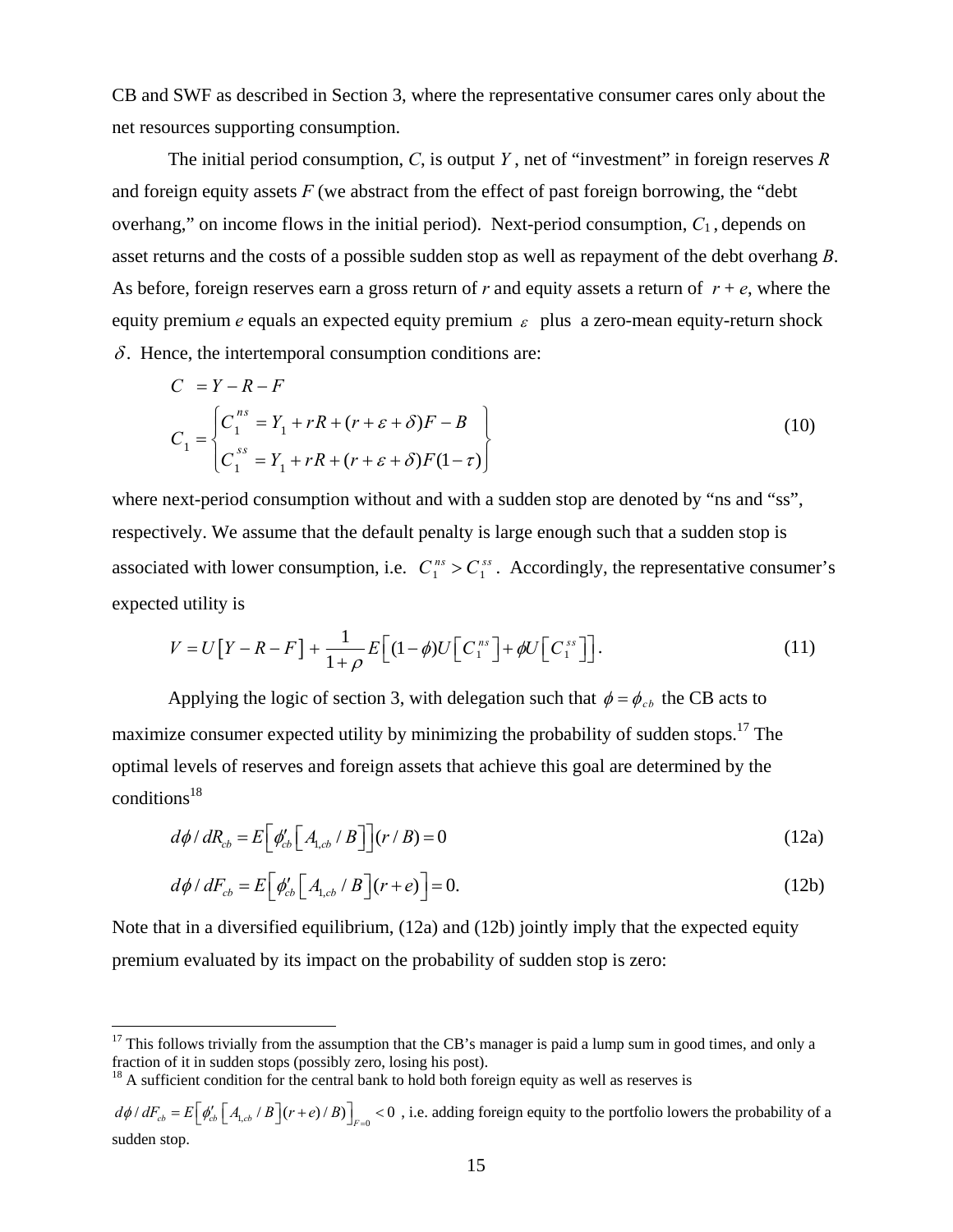$$
E\left[\phi'_{cb}\left[A_{1,cb}/B\right]\left(e/B\right)\right]=0.\tag{13}
$$

The SWF takes as given  $\hat{\phi}_{cb}$ , the sudden stop probability conditioned on optimal CB behavior, and determines its equity position *F* in a way akin to Section 3. The optimality conditions for diversification by the SWF, i.e., holding positive levels of both  $F$  and  $R$ , are <sup>19</sup>

$$
U'(C) = \frac{E\left[(r+e_{sw})\left[\left(1-\hat{\phi}_{cb}\right)U'\left[C_{1,sw}^{ns}\right]+\left(\hat{\phi}_{cb}\right)U'\left[C_{1,sw}^{ss}\right]\left(1-\tau\right)\right]\right]}{1+\rho} \tag{14a}
$$

$$
U'(C) = \frac{rE\left[\left[\left(1-\hat{\phi}_{cb}\right)U'\left[C_{1,sw}^{ns}\right] + \left(\hat{\phi}_{cb}\right)U'\left[C_{1,sw}^{ss}\right](1-\tau)\right]\right]}{1+\rho}.\tag{14b}
$$

Thus, in equilibrium the SWF equates current marginal utility to expected (discounted) future marginal utility. Note (14a) and (14b) imply that the expected marginal utility associated with the equity premium is zero:

$$
E\bigg[e_{sw}\bigg[\bigg(1-\hat{\phi}_{cb}\bigg)U'\bigg[C_{1,sw}^{ns}\bigg] + \bigg(\hat{\phi}_{cb}\bigg)U'\bigg[C_{1,sw}^{ss}\bigg](1-\tau)\bigg]\bigg] = 0\,. \tag{15}
$$

The equilibrium conditions above pin down the optimal levels of  $F_{cb}$ ,  $R_{cb}$ ,  $F_{sw}$ ,  $R_{sw}$ . To illustrate, suppose that the configuration of parameter values is such that there is full division of management goals, with the CB holding only international reserves, and the SWF holding only equities, i.e.  $F_{cb} = 0$ ,  $R_{sw} = 0$ . This implies that  $A_{cb} = R_{cb}$ ,  $A_{sw} = F_{sw}$  and hence  $A = R_{cb} + F_{sw}$ . Hence the determination of  $R_{cb}$  and  $F_{sw}$  pins down *A*, the overall level of foreign assets under public management.

To gain further insight we assume that the probability of a sudden stop follows a power function as specified in section 2, and that the risk-free real interest rate equals the subjective discount factor  $(r=1+\rho)$ . It can be shown that the central bank's demand for reserves increases with the debt overhang, equity return volatility, and the foreign equity held by the SWF, i.e.

 $(1-\phi_{cb})U'$   $C^{ns}_{1, sw}$   $]$  +  $(\phi_{cb})U'$   $C^{ns}_{1, sw}$   $](1-\tau)$   $/(1+\rho)$   $|_{F=\hat{F}_{5w}}$   $>$   $U'(C)|_{F=\hat{F}_{5w}=0}$  $r E\left[ \left(1-\hat{\phi}_{cb}\right)U'\left[C_{1,sw}^{ns}\right] + \left(\hat{\phi}_{cb}\right)U'\left[C_{1,sw}^{ss}\right](1-\tau)\right]/(1+\rho)\Big|_{\substack{F=\hat{F}_{SW} \geq 0 \ R_{SW}=0}} \geq U'(C)\Big|_{\substack{F=\hat{F}_{SW} \geq 0}}$ or, equivalently through use of the FOC for optimal *F*, (14a),  $\left\{ \left(1-\phi_{cb}\right) U' \right\} C_{1,sw}^{ns} \right\} + \left[\phi_{cb}\right) U' \left[ C_{1,sw}^{ss} \right] \left(1-\tau\right) \left\{ e_{sw} \right\} / \left(1+\rho\right) \right\}_{\substack{F=\hat{F}_{SM} \ge 0 \ R_{SW}=0}}$  $E\left[\left\{\left(1-\hat{\phi}_{cb}\right)U'\left[C_{1,sw}^{ns}\right]+\left(\hat{\phi}_{cb}\right)U'\left[C_{1,sw}^{ss}\right](1-\tau)\right\}e_{sw}\right]/(1+\rho)\Big|_{\substack{F=\hat{F}_{SW} \ > \ 0 \\ R_{SW}=0}} > 0.$ 

<u>.</u>

 $19$  A sufficient condition for the SWF to hold reserves as well as foreign equity is if doing so increases expected utility evaluated at the optimal  $F, \hat{F}_{sw}$ , i.e.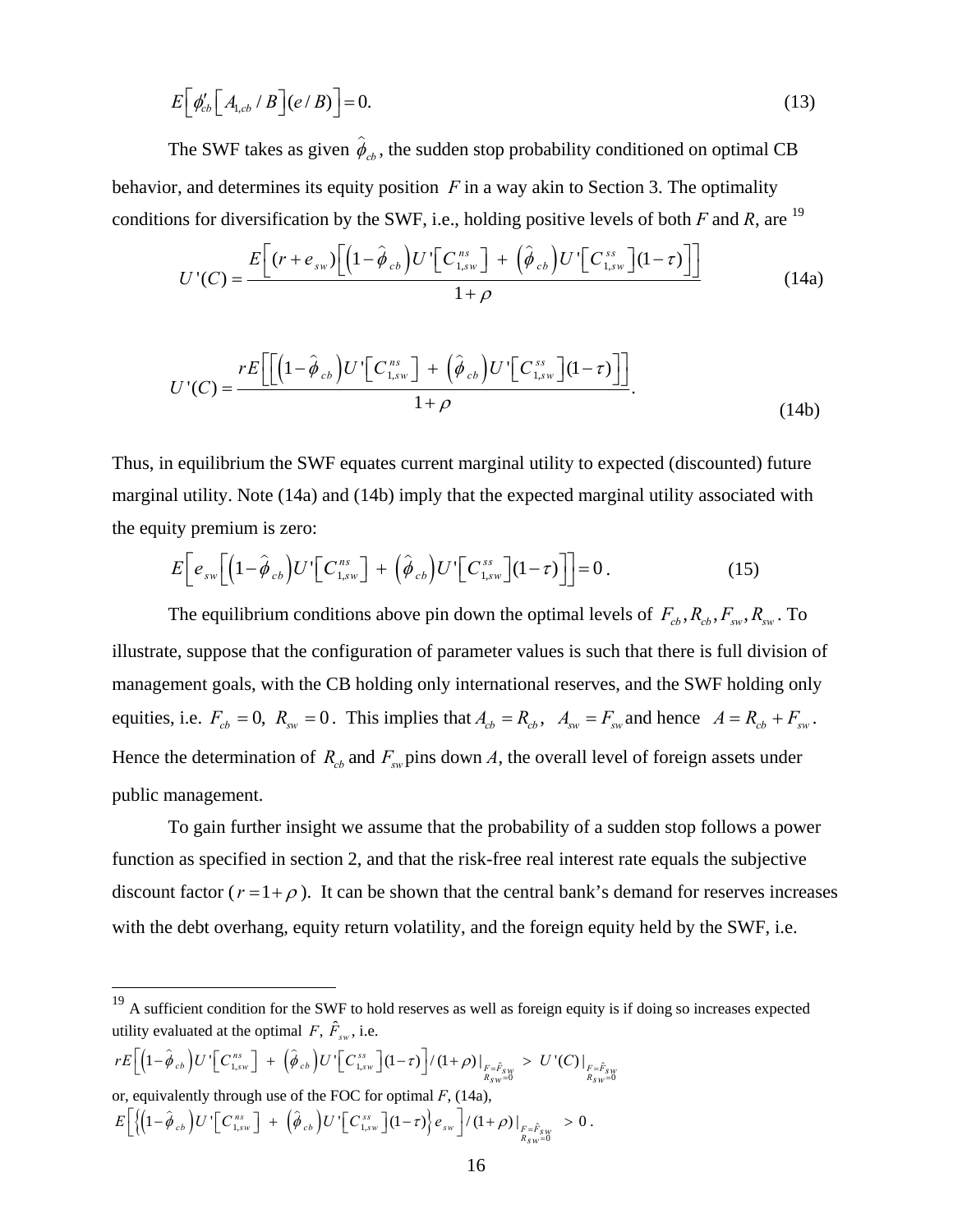$R_{cb} = R_{cb}[B, \overline{\delta}, F_{sw}]$ ;  $R_{cb,B} > 0$ ,  $R_{cb,\overline{\delta}} > 0$ ,  $R_{cb,F_{sw}} > 0$ . The equity holdings of the SWF decline with a higher debt overhang and greater volatility of equity returns, and increase with the  $\text{expected equity premium, i.e., } F_{\text{sw}} = F_{\text{sw}}[B, \overline{\delta}, \varepsilon_{\text{sw}}]; F_{\text{sw}, B}^{\dagger} < 0, F_{\text{sw}, \overline{\delta}}^{\dagger} < 0, F_{\text{sw}, \varepsilon_{\text{sw}}}^{\dagger} > 0.$ 

What are the effects of changes in the exogenous parameters --  $B$ ,  $\overline{\delta}$ ,  $\varepsilon_{\text{w}}$  -- on *total* public assets? In the case of an increase in  $\varepsilon_{\rm sw}$ , we can infer that the effect is unambiguously positive: an increase in the expected equity premium leads to higher  $F_{sw}$  (since  $F_{sw,s_{sw}} > 0$ ), which in turn leads to higher  $R_{cb}$  (since  $R_{cb, F_{sw}} > 0$ ) as well. Intuitively, if the foreign equity return is higher, policymakers will want to increase the total stock of foreign assets ( $A = R_{cb} + F_{sw}$ ) under public management.

The effects of an increase in  $\overline{\delta}$  or *B* are ambiguous. For example, an increase in volatility  $\overline{\delta}$  has the direct effect of reducing demand for holding risky foreign assets  $F_{sw}$  (since  $F_{sw,\bar{\delta}}$  < 0) which in turn indirectly reduces  $R_{cb}$  as well (since  $R_{cb}$ ,  $F_{sw} > 0$ ). But there is also the direct effect that leads to higher  $R_{cb}$  in order to provide more insurance against sudden stops (since  $R_{cb,\bar{\delta}}$  > 0). The overall sign depends on which effect dominates.

## **5. Conclusions**

The optimal portfolio management of public foreign assets necessitates a balancing of returns and risks, where the latter reflect the risks of financial instability as well as the volatility of investment returns. In this paper we have presented a model with which we compare the optimal degree of diversification into safe foreign reserve assets and other higher-yielding, but risky, foreign assets by a central bank versus that of a sovereign wealth fund. We show that if the central bank manages its foreign assets with the objective of reducing the probability of sudden stops in foreign capital inflows, it will place a high weight on the downside risk of holding risky assets abroad and will tend to hold primarily safe foreign assets for precautionary purposes. In contrast, if the sovereign wealth fund, acting on behalf of the Treasury, operates with the objective of maximizing the expected utility of a representative domestic agent, it will opt for relatively greater holding of higher yielding, though riskier, foreign assets. We also show how the diversification differences between the strategies of the bank and SWF is affected by government's delegation of responsibilities and by various parameters of the economy, such as the volatility of equity returns and the total amount of public foreign assets available for

17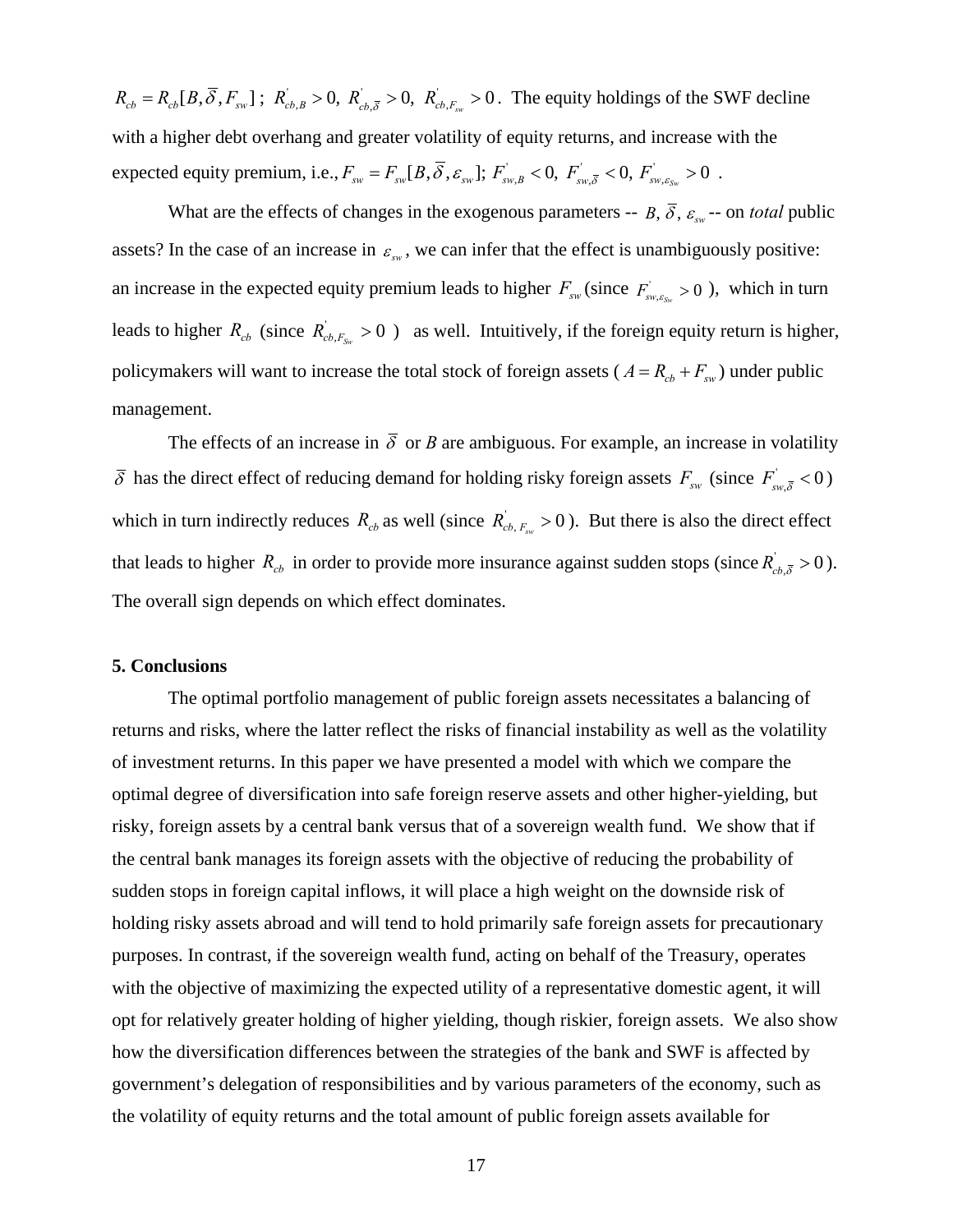management. In addition, we illustrate why it might be desirable for policymakers to delegate the objective of achieving financial stability to the central bank alone.

The global financial crisis of 2007-08 highlighted the importance of the precautionary purpose for holding international reserves by central banks. Moreover, the drop in global commodity prices and equity returns during the crisis reduced the supply of public foreign funds and dampened the relative appeal of investing abroad in risky assets by both central banks and sovereign wealth funds. If the volatility in financial markets remains high, monetary authorities may continue to place a high weight on holding more reserves as a means of minimizing the expected costs of sudden stop crises. Nevertheless, the resumption of global growth, particularly in emerging markets, appears to be restoring the attractiveness of foreign investment by sovereign wealth funds. Policymakers in these countries still must seek to balance the relative rewards to doing so against the gains to reducing the probability of financial instability.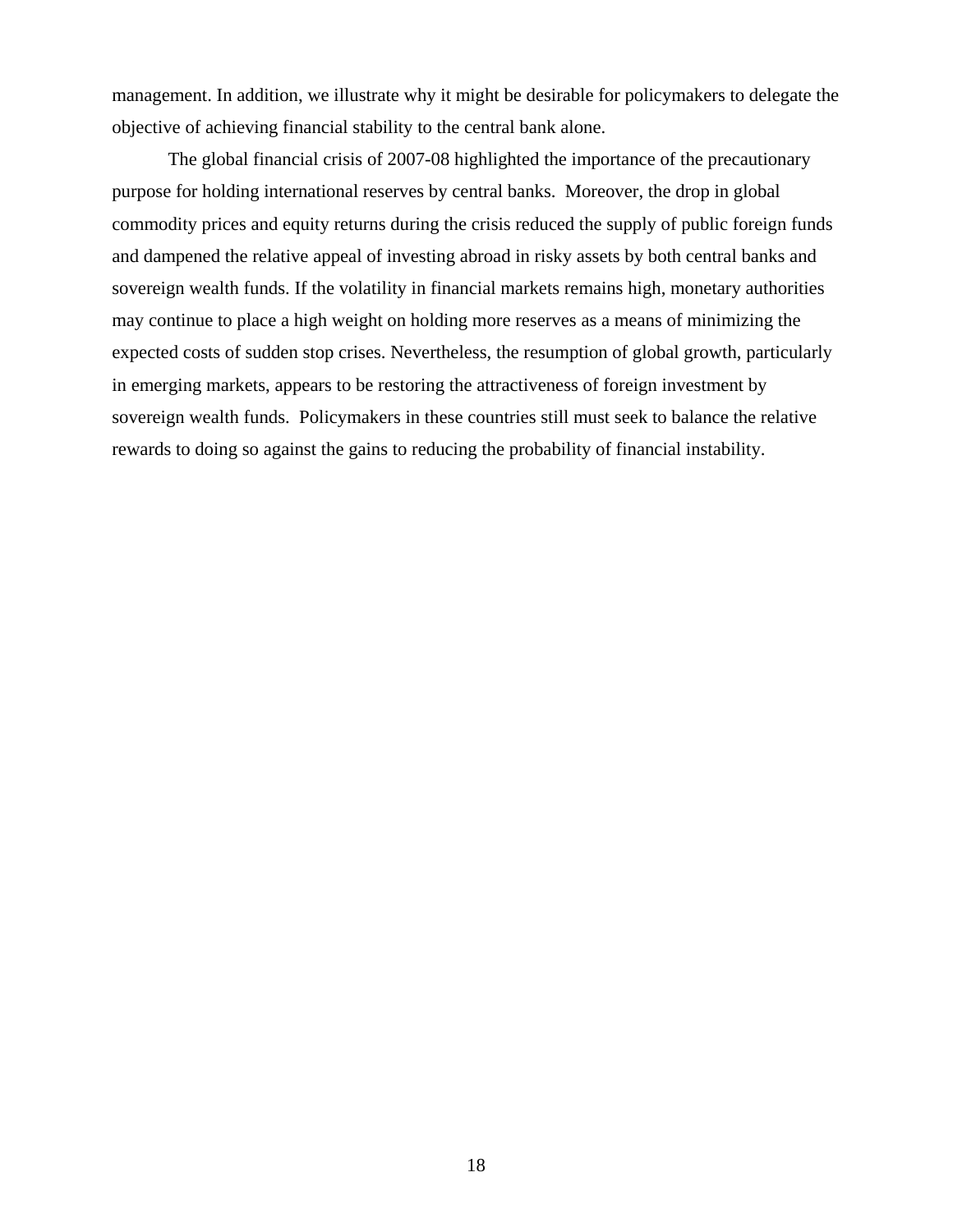## **References**

Aizenman, J. and R. Glick (2007), "Sovereign Wealth Funds: Stumbling Blocks or Stepping Stones to Financial Globalization? *FRBSF Economic Letter*, No 2007-38.

Aizenman, J. and R. Glick (2008), "Pegged Exchange Rate Regimes – A Trap?" *Journal of Money, Credit and Banking*, 40: 817 – 835.

Aizenman, J. and R. Glick (2009). "Sovereign Wealth Funds: Stylized Facts about their Determinants and Governance," *International Finance*, 12:3: pp. 351–386.

Aizenman J. and J. Lee (2007), "International Reserves: Precautionary versus Mercantilist Views, Theory and Evidence," *Open Economies Review*, 18:191–214.

Aizenman, J. and N. Marion (2004), "International Reserve Holdings with Sovereign Risk and Costly Tax Collection," *Economic Journal* 114: 569–591.

Diamond D. and P. Dybvig (1983) "Bank runs, Liquidity and Deposit Insurance," *Journal of Political Economy*, 91:401–419.

Jeanne, O. (2007), "International Reserves in Emerging Market Countries: Too Much of a Good Thing?" *Brookings Papers on Economic Activity* 2007, no. 1: 1-79.

Obstfeld, M. (1996), "Models of Currency Crises with Self Fulfilling Features." *European Economic Review* 40 (April), 1037-1048.

Rogoff, K. (1985), "The Optimal Degree of Commitment to an Intermediate Monetary Target," *Quarterly Journal of Economics*, 1169-1189.

Truman, E. (2008), "A Blueprint for Sovereign Wealth Fund Best Practices," Peterson Institute for International Economics, Policy Brief No. PB08-3, Washington DC.

Walsh, C. (1995), "Optimal Contracts for Central Bankers," *American Economic Review* 85: 150-167.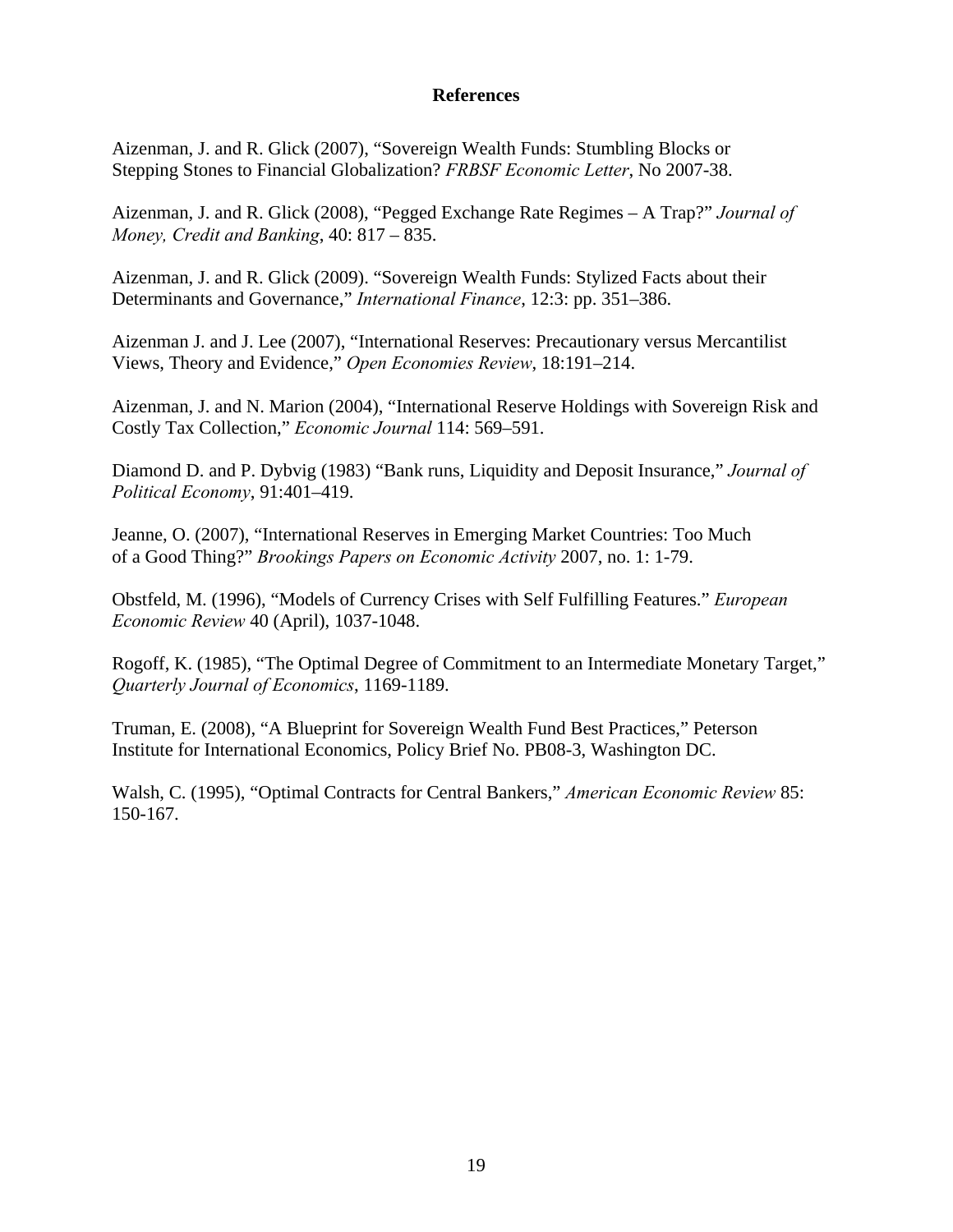



Note: The bottom (top) curve describes asset diversification of the CB (SWF). The simulation assumes  $U[C] = C^{1-\beta}/(1-\beta)$ ,  $\phi = MIN\left\{a\left(1+(A_i/B)\right)^{-h};1\right\}$ , the equity shock  $\delta$  takes on two values, either  $\bar{\delta}$  or  $-\bar{\delta}$ , and  $r = 1$ ,  $\beta = 2$ ,  $Y_1 = 1.8$ ,  $A_{sw} = 1$ ,  $B = 0.6$ ,  $e = 0.05$ ,  $\tau = 0.26$ ,  $\tau_{cb} = 0.9$ ,  $h = 12$ ,  $a = 4 \cdot 10^3$ . The left-hand and right-hand panels assume initial asset size levels *A* of 1 and 3, respectively. The vertical line corresponds to  $\overline{\delta} = 0.25$ .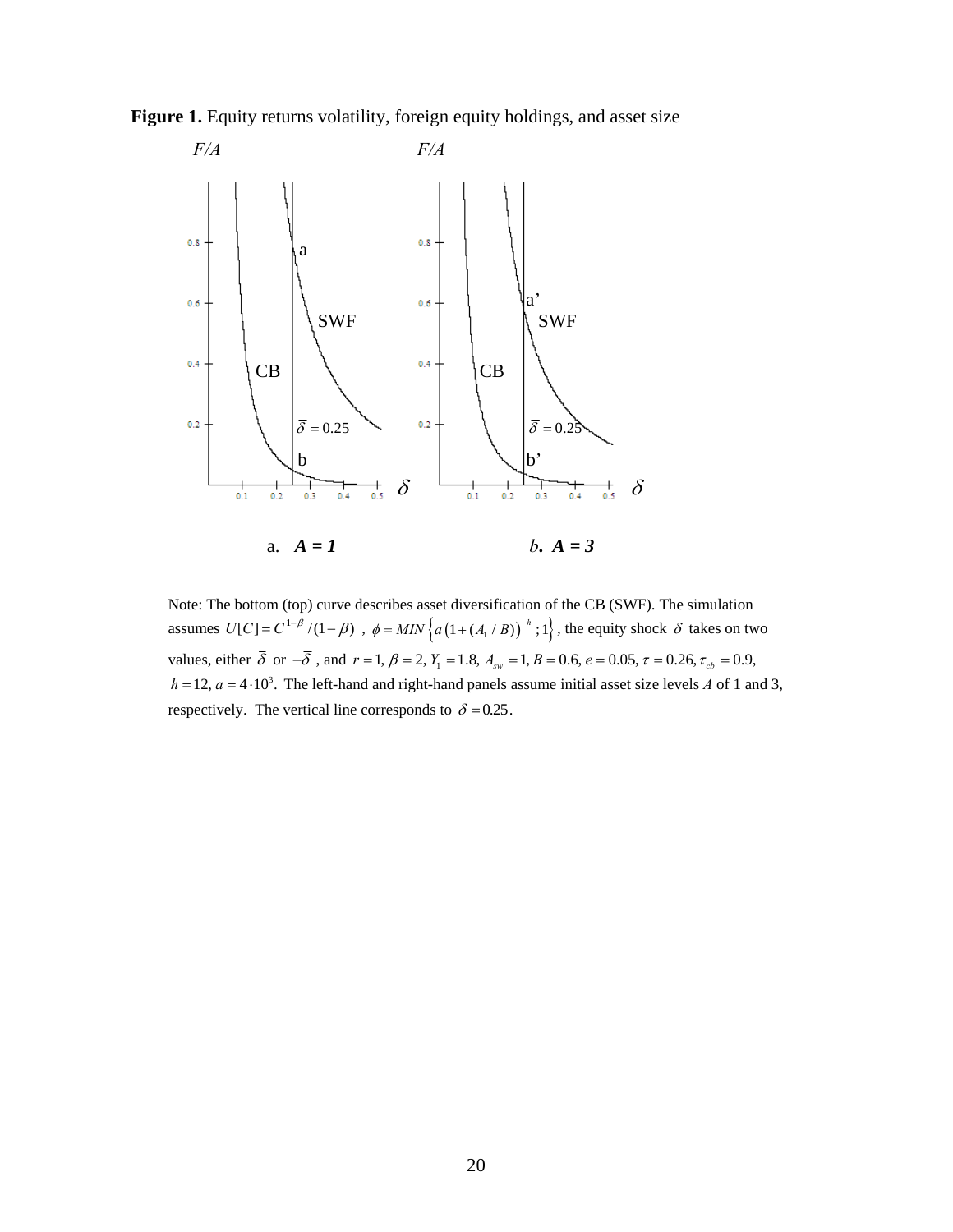Figure 2. Probability of sudden stop for different equity return shock realizations.



Note: The bold curve describes the sudden stop probability for *F* = 0.79 (the SWF equity share for a volatility level  $\overline{\delta} = 0.25$ ), while the dotted curve shows the sudden stop probability for  $F = 0.05$ (the CB equity share for  $\overline{\delta} = 0.25$ ). The simulation assumes  $F_{cb} = 0.05$ ;  $F_{sw} = 0.79$ ;  $A = 1$ , and the parameters specified in Figure 1.